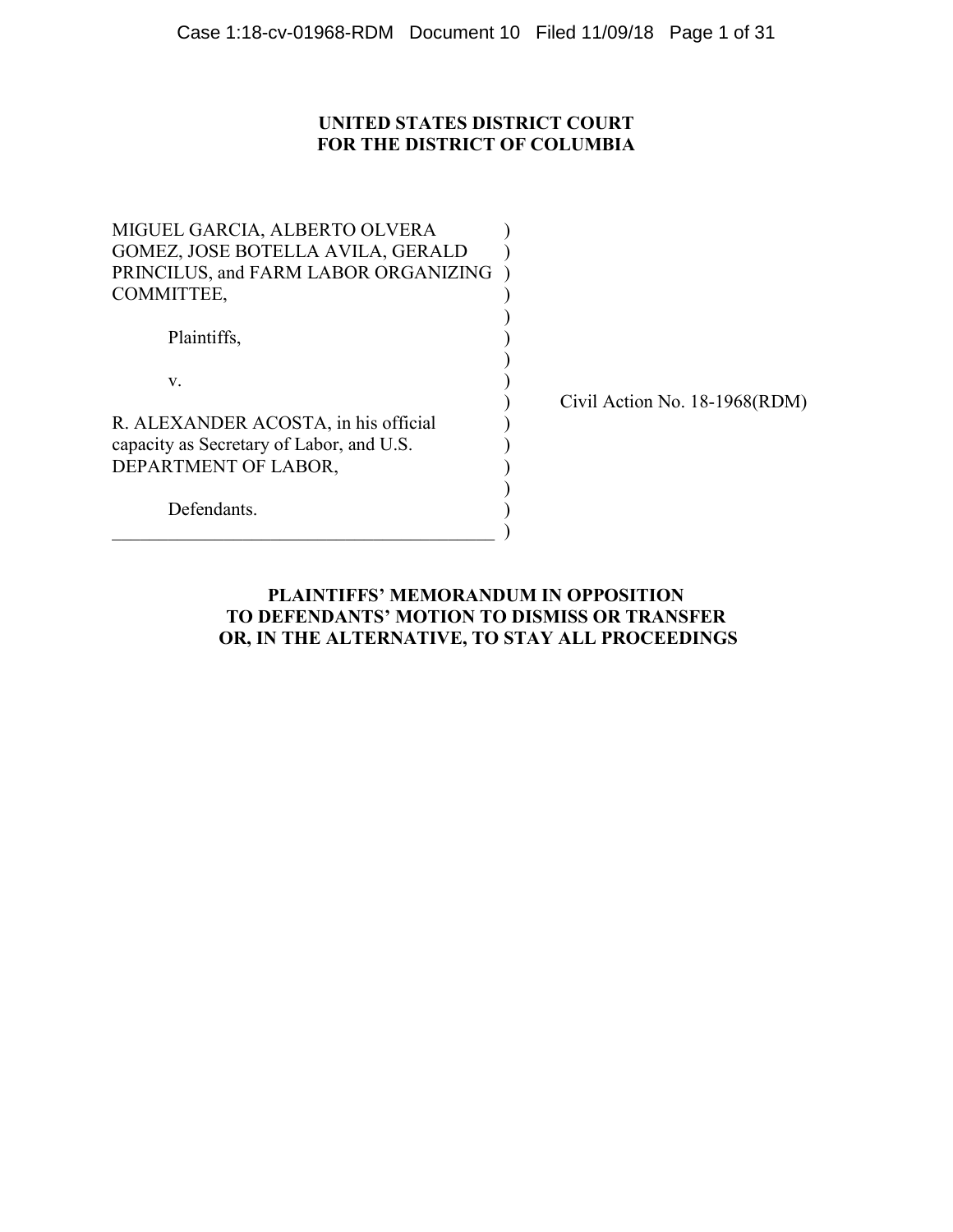# **TABLE OF CONTENTS**

<span id="page-1-0"></span>

| $\mathbf{I}$ .                                                                                       |  |
|------------------------------------------------------------------------------------------------------|--|
| Plaintiffs' wrongful certification claims are not now moot and, if they become so,<br>A <sub>1</sub> |  |
| <b>B.</b>                                                                                            |  |
| Facial challenges to DOL's policy are fit for judicial decision.  11<br>$\mathbf{1}$ .               |  |
| 2.                                                                                                   |  |
| II.                                                                                                  |  |
| DOL has not established that this case could have been brought in Illinois 16<br>$A$ .               |  |
| B.                                                                                                   |  |
| $\mathcal{C}$ .                                                                                      |  |
| Ш.                                                                                                   |  |
|                                                                                                      |  |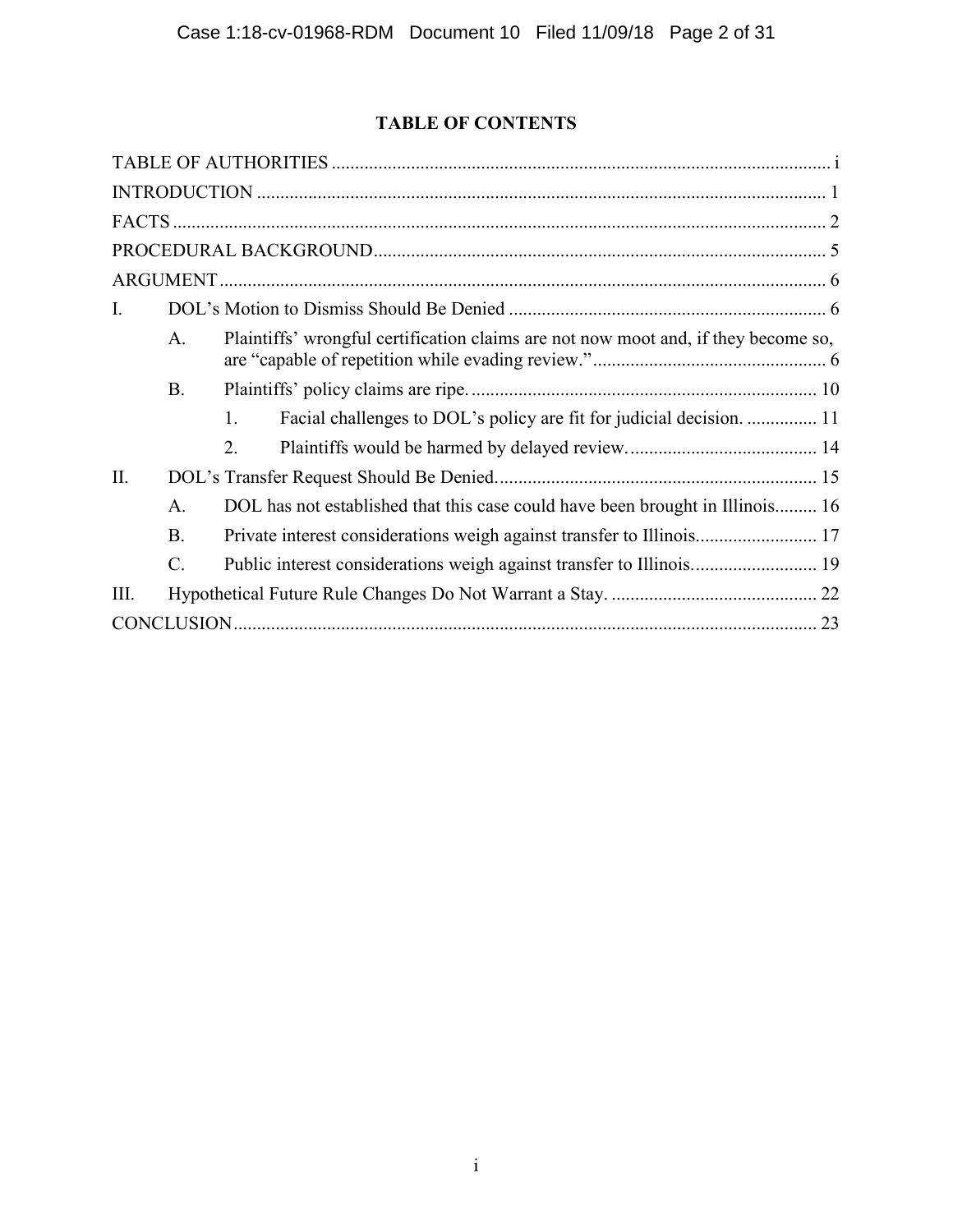# **TABLE OF AUTHORITIES**

| <b>CASES</b>                                                            | Page(s) |
|-------------------------------------------------------------------------|---------|
| AFL-CIO v. Brock,                                                       |         |
| AFL-CIO v. Dole,                                                        |         |
| Abbott Laboratories v. Gardner,                                         |         |
| Action Alliance of Senior Citizens of Greater Philadelphia v. Heckler,  |         |
| Action for Children's Television v. FCC,                                |         |
| Aftab v. Gonzalez,                                                      |         |
| Al-Ahmed v. Chertoff,                                                   |         |
| Alternatives Research & Development Foundation v. Glickman,             |         |
| American Bar Association v. FTC,                                        |         |
| American Federation of Government Employees, AFL-CIO v. Trump,          |         |
| American Hospital Association v. Department of Health & Human Services, |         |
| American Petroleum Institute v. EPA,                                    |         |
| America Petroleum Institute v. U.S. EPA,                                |         |
| Appalachian Power Co. v. EPA,                                           |         |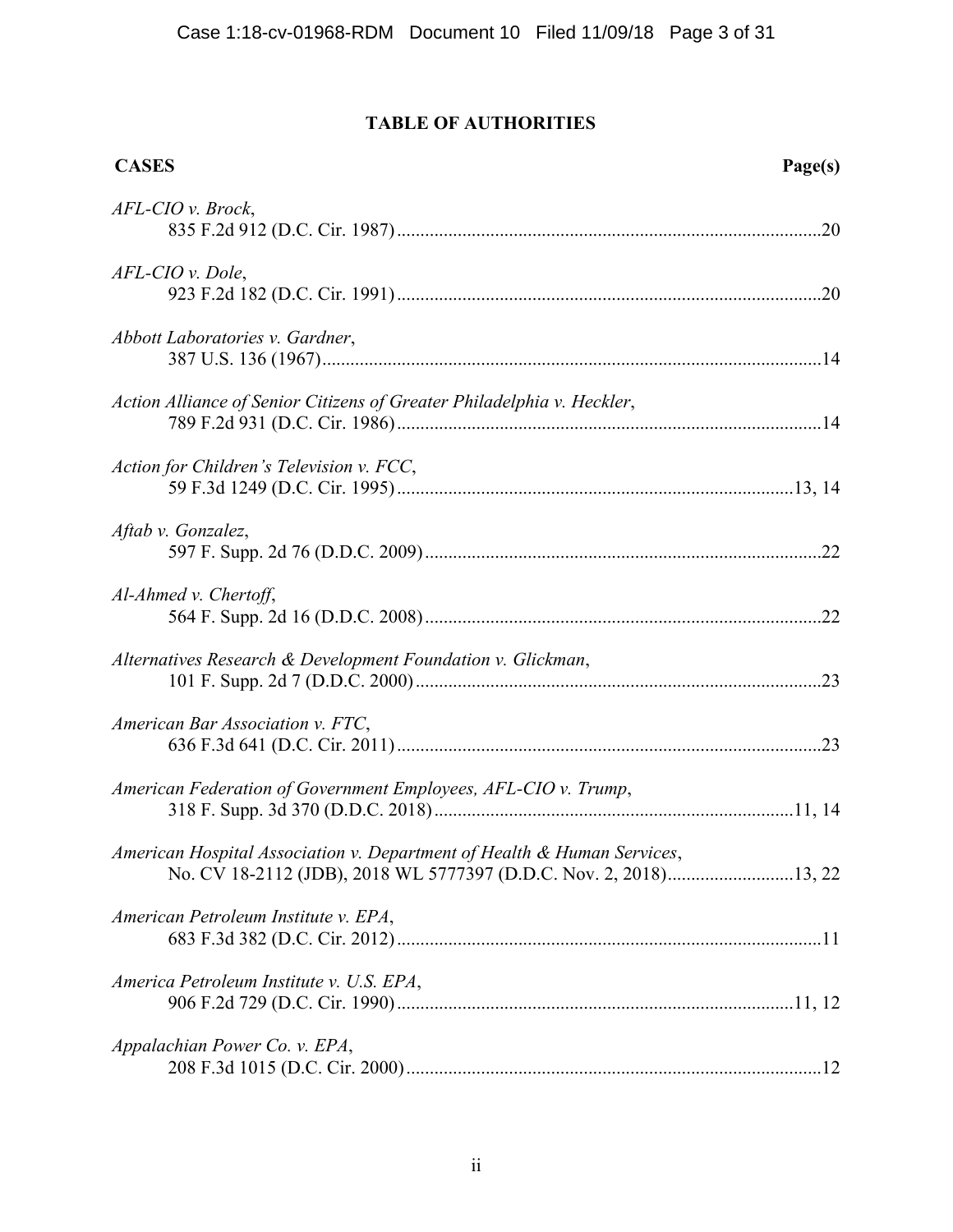| Aracely v. Nielsen,                                                                                                                  |  |
|--------------------------------------------------------------------------------------------------------------------------------------|--|
| Atlantic States Legal Foundation v. EPA,                                                                                             |  |
| California Association of Private Postsecondary Schools v. DeVos,<br>Civ. No. 17-999 (RDM), 2018 WL 5017749 (D.D.C. Oct. 16, 2018)11 |  |
| Center for Biological Diversity v. Ross,                                                                                             |  |
| Clarke v. United States,                                                                                                             |  |
| Comite de Apoyo a Los Trabajadores Agricolas v. Perez,                                                                               |  |
| Del Monte Fresh Produce Co. v. United States,                                                                                        |  |
| Ellipso, Inc. v. Mann,                                                                                                               |  |
| Fox Television Stations, Inc. v. FilmOn XLLC,                                                                                        |  |
| G.H. Daniels III & Associates, Inc. v. Perez,                                                                                        |  |
| Greater Yellowstone Coalition v. Kempthorne,                                                                                         |  |
| Hispanic Affairs Project v. Acosta,                                                                                                  |  |
| Landis v. North American Co.,                                                                                                        |  |
| Lee v. District of Columbia,                                                                                                         |  |
| Mendoza v. Perez,                                                                                                                    |  |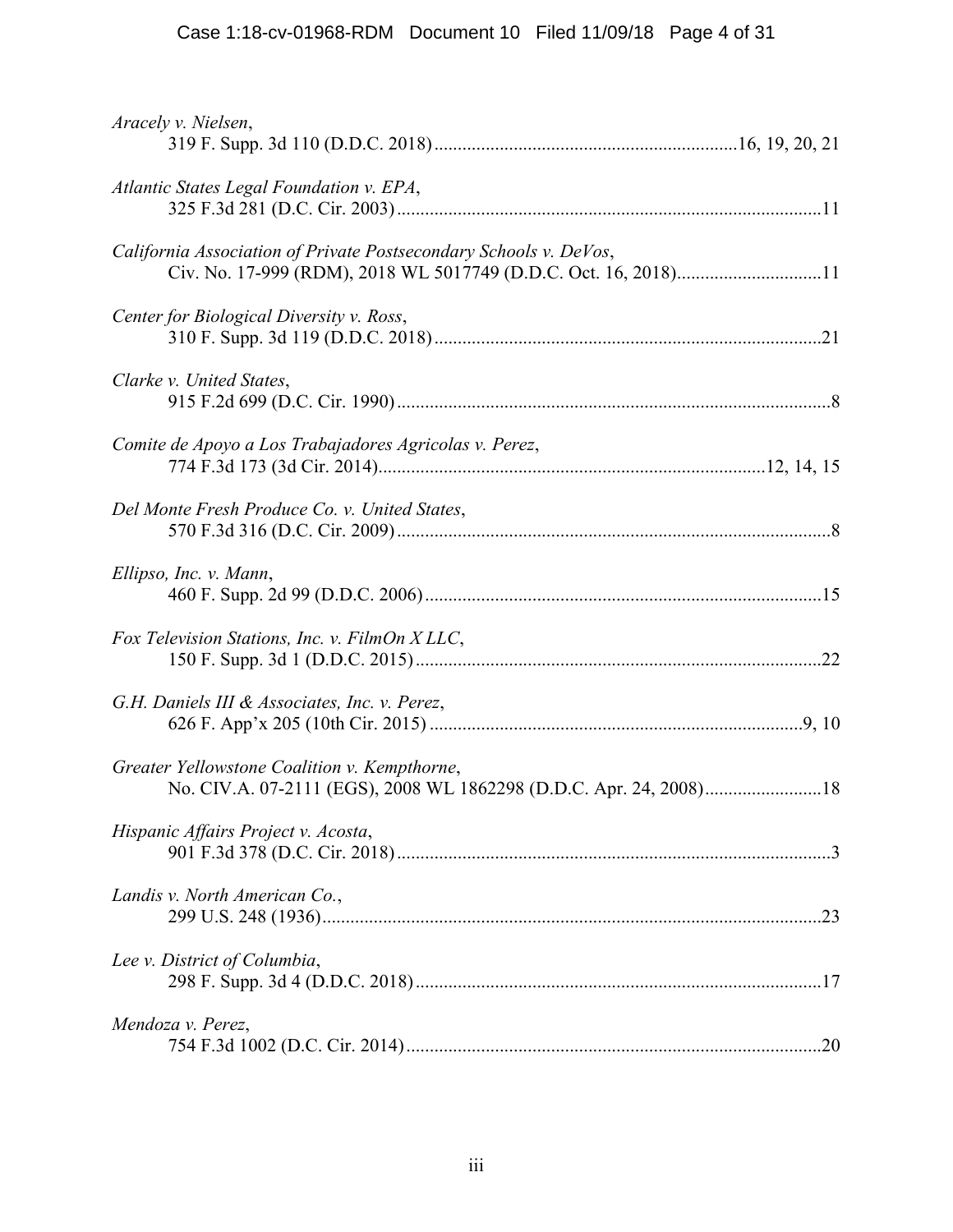| Mohammi v. Scharfen,                                                                |  |
|-------------------------------------------------------------------------------------|--|
| Moradi v. Islamic Republic of Iran,                                                 |  |
| NAACP, Jefferson County Branch v. U.S. Sugar Corp.,                                 |  |
| North Carolina Growers' Association Inc. v. United Farm Workers,                    |  |
| National Association of Home Builders v. U.S. Army Corps of Engineers,              |  |
| Oceana, Inc. v. Pritzker,                                                           |  |
| Otay Mesa Property, L.P. v. U.S. Department of Interior,                            |  |
| People for the Ethical Treatment of Animals, Inc. v. U.S. Fish & Wildlife Services, |  |
| Ralls Corp. v. Committee on Foreign Investment in United States,                    |  |
| Ravulapalli v. Napolitano,                                                          |  |
| Reiffin v. Microsoft Corp.,                                                         |  |
| Reuben H. Donnelley Corp. v. FTC,                                                   |  |
| Revis v. Tustin Construction Services, LLC,                                         |  |
| Rural Cellular Association v. FCC,                                                  |  |
| Sierra Club v. Flowers,                                                             |  |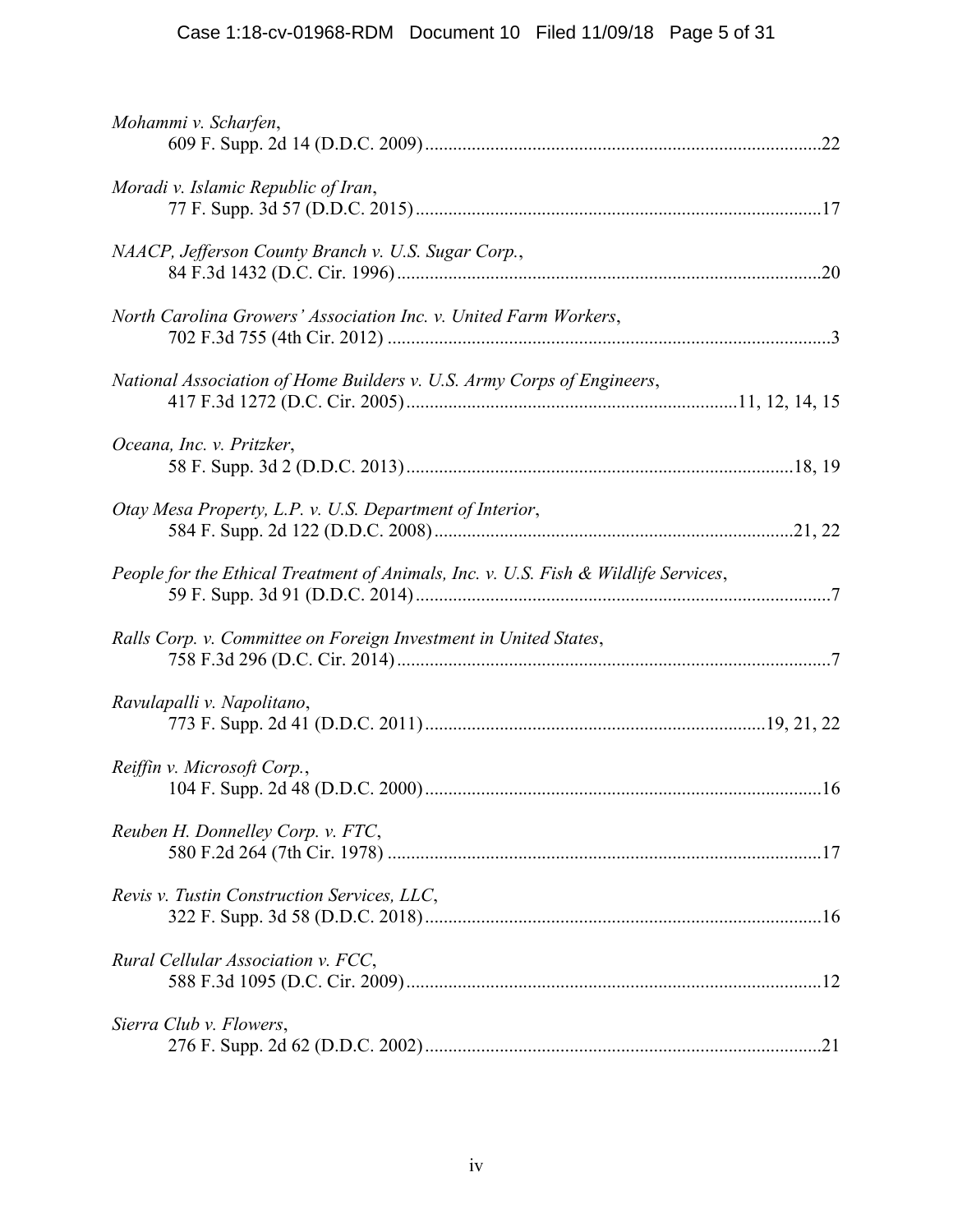| Starnes v. McGuire,                                                                                                                                              |
|------------------------------------------------------------------------------------------------------------------------------------------------------------------|
| Stewart v. Azar,                                                                                                                                                 |
| Susan B. Anthony List v. Driehaus,                                                                                                                               |
| TRT Telecommunications Corp. v. FCC,                                                                                                                             |
| Toilet Goods Association v. Gardner                                                                                                                              |
| Turner v. Rogers,                                                                                                                                                |
| United Brotherhood of Carpenters & Joiners of America, AFL-CIO v. Operative Plasterers' &<br>Cement Masons' International Association of U.S. & Canada, AFL-CIO, |
| United Farm Workers of America, AFL-CIO v. Chao,                                                                                                                 |
| United Farm Workers v. Solis,                                                                                                                                    |
| Union Neighbors United, Inc. v. Jewell,                                                                                                                          |
| Western Watersheds Project v. Tidwell,                                                                                                                           |
| Weinstein v. Bradford,                                                                                                                                           |

# **STATUTES & REGULATIONS**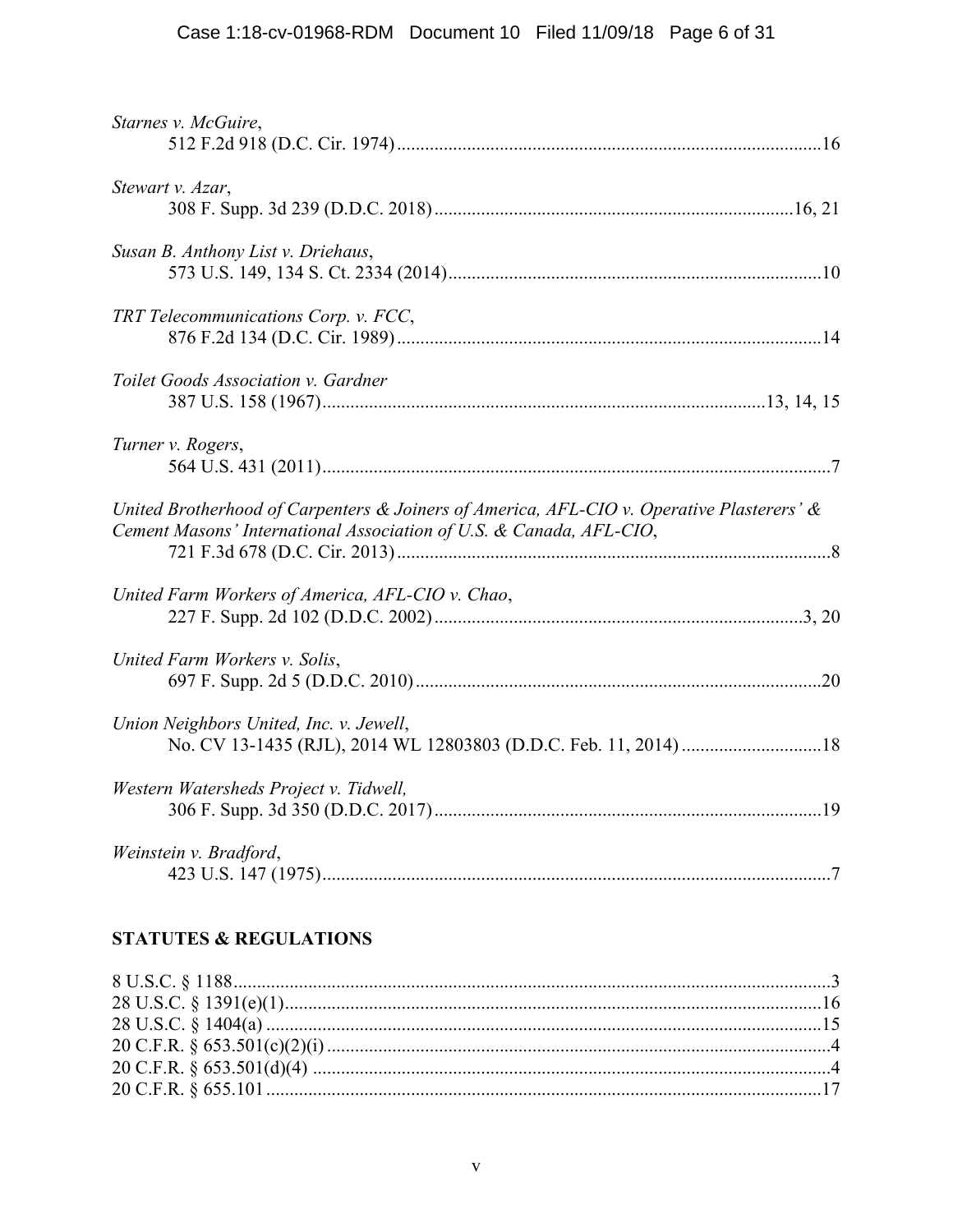# **OTHER AGENCY MATERIALS & PUBLICATIONS**

| Employment & Training Administration & Wage & Hour Division, DOL, Final Rule,<br>Temporary Agricultural Employment of H-2A Aliens in the United States,                     |  |
|-----------------------------------------------------------------------------------------------------------------------------------------------------------------------------|--|
| Office of Foreign Labor Certification, DOL, H-2A Temporary Agricultural Labor Certification                                                                                 |  |
| DOL, News Release, "U.S. Department of Labor Proposes Protecting American Workers by<br>Requiring Advertising Jobs Online for Temporary Labor Certifications," Nov. 8, 2018 |  |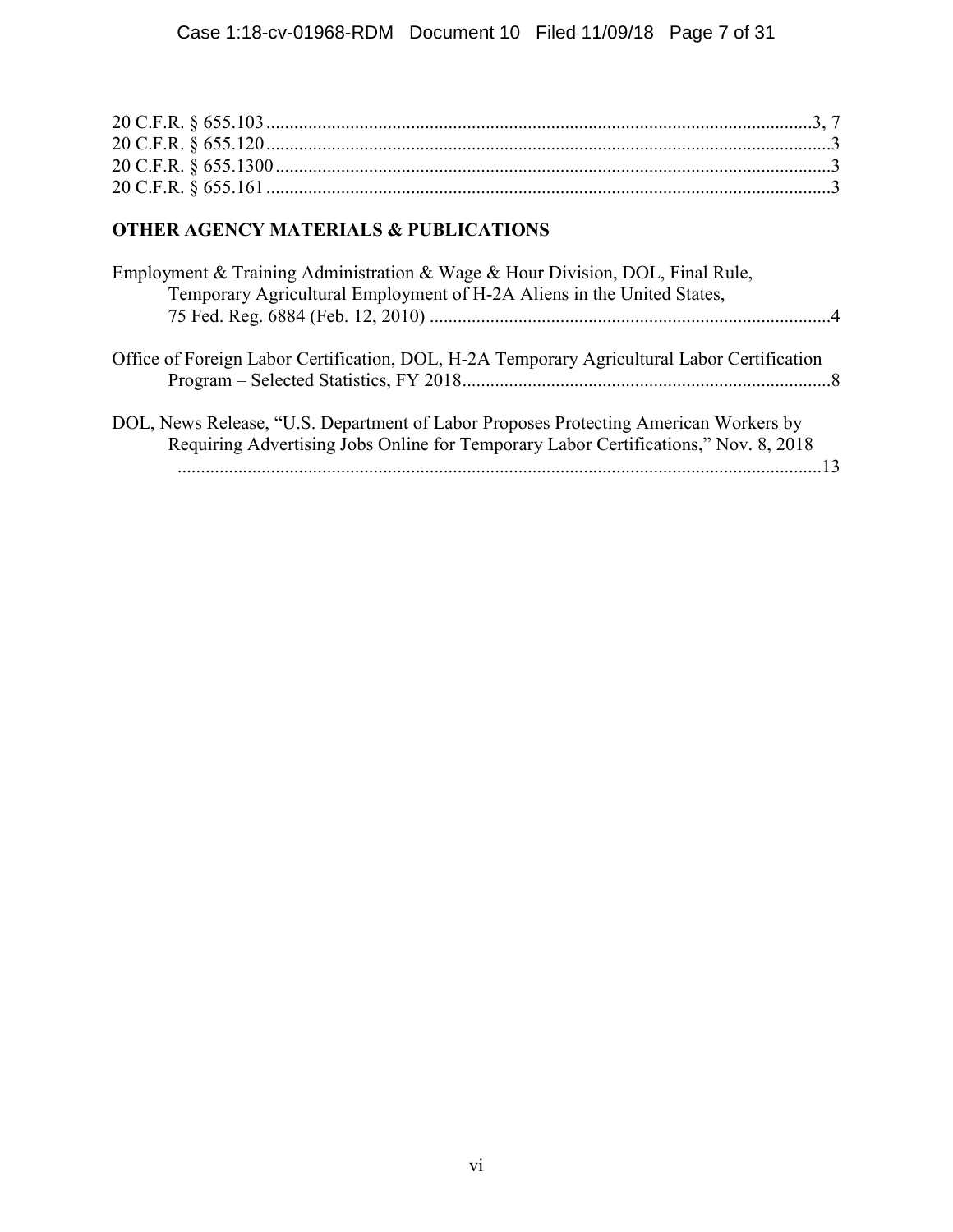# **INTRODUCTION**

<span id="page-7-0"></span>Plaintiffs, four individual agricultural workers based in Texas, Florida, and Arizona, and a labor organization headquartered in Ohio that represents nearly 8,000 agricultural workers in the Eastern United States, filed this action against the Secretary of Labor and the Department of Labor (collectively, DOL). The case challenges both a nationwide policy and practice by which DOL certifies jobs offering wages at rates lower than mandated by existing law as part of the "H-2A" temporary foreign worker visa program and five specific certifications for jobs in Montana, Nevada, Nebraska, North Dakota, and South Carolina. Plaintiffs allege that DOL is refusing to consider whether the wages offered are at least as high as the prevailing wage, as it is required by regulation to do, unless a state agency has conducted a survey and made a formal finding as to the prevailing wage. DOL has adopted this policy and practice even though it is not contained in the regulations, and even though other sources of prevailing wage data are available. As a result of this practice, which plaintiffs allege to be both substantively and procedurally unlawful, wages for both U.S.-based agricultural workers and H-2A workers are artificially depressed.

DOL's motion asks this Court not to reach the merits of the case. None of its arguments are supported by the relevant case law or the record.

First, combining theories of mootness and ripeness, DOL asserts that its policy is immune from judicial review because any as-applied challenge would be mooted before the case could be resolved and because any facial challenge is too "general" to be ripe. But plaintiffs have alleged specific, current, ongoing harms as a result of DOL's actions. To the extent any of their claims are moot or would become moot due to the passage of time, the "capable of repetition while evading review" exception to mootness plainly applies. As to ripeness, DOL's consideration of a possible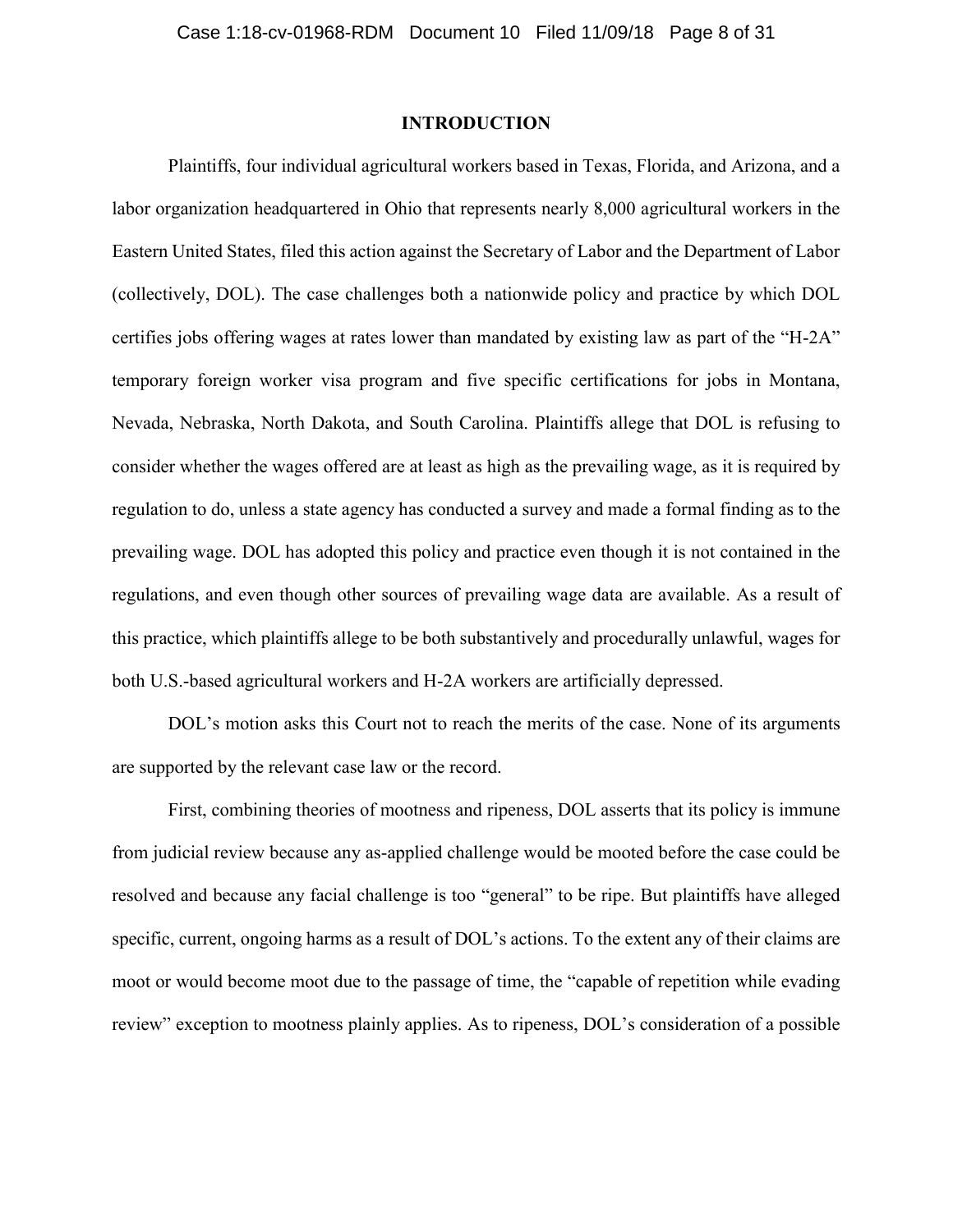## Case 1:18-cv-01968-RDM Document 10 Filed 11/09/18 Page 9 of 31

amendment of the underlying regulations does not render a challenge to the current policy, which is final and in effect, unripe.

Second, DOL requests transfer of this case to Illinois based on an assertion that "all of the events relevant to Plaintiffs' Complaint … were adjudicated in Chicago, Illinois." Defs.' Mem. of Supp. Points and Authorities (Defs.' Mem.) (ECF 9-1) at 2. This bare statement, unsupported by evidence, is insufficient to overcome the presumption in favor of plaintiffs' chosen forum. Contrary to DOL's argument, this case, involving plaintiffs located around the country suing a federal official and agency located in the District of Columbia and challenging a nationwide policy both on its face and as applied to jobs located throughout the country, is not an Illinois "local matter." *See id.* at 17. The administration of the H-2A program is a national concern, and the relevant factors all weigh in favor of maintaining this action in this Court.

Finally, DOL requests a stay of the case pending a rulemaking that has not even begun. The equities do not support a stay. Even if DOL were to promulgate a new rule in the future which may or may not happen—plaintiffs are being harmed by depressed wages now. Any rule that may issue in several years will not retroactively legitimize DOL's unlawful actions or the harms they have caused in the meantime. This Court should not allow DOL to act unlawfully now because the law may change in the future.

The motion should be denied in its entirety.

#### **FACTS**

To address temporary labor shortages, Congress created a non-immigrant visa program that allows employers to hire foreign workers to perform agricultural labor when there are not enough qualified and available U.S. workers to fill open jobs. This program is referred to as the H-2A program, taking its name from one of the relevant provisions of the Immigration and Nationality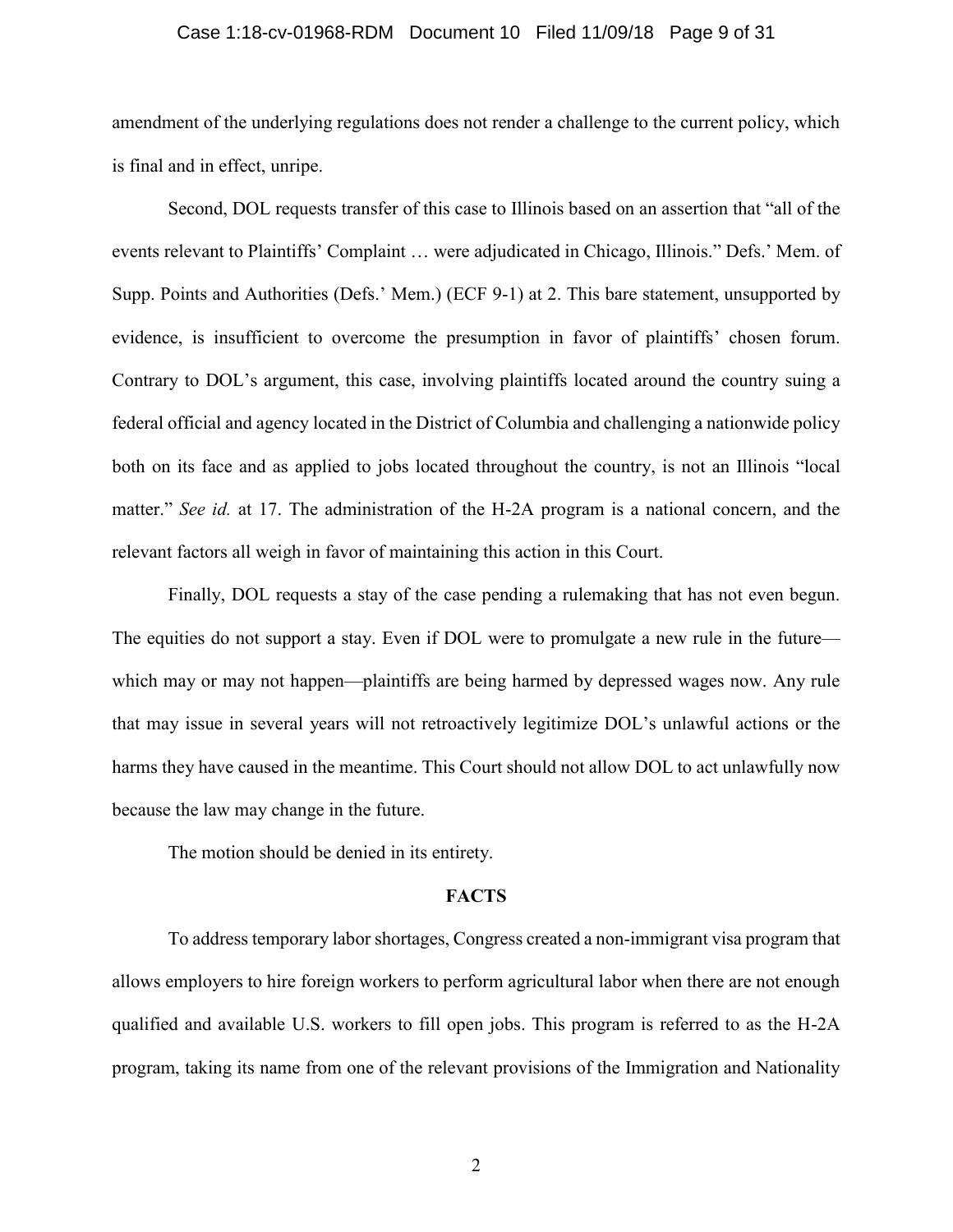Act (INA), 8 U.S.C. § 1101(a)(15)(H)(ii)(a). Under the INA, DOL is tasked with ensuring that the program does not "adversely affect the wages and working conditions" of U.S. workers. 8 U.S.C. § 1188.

"To protect domestic jobs, the Department of Labor has promulgated regulations that set minimum wages and working conditions for H-2A workers and their domestic counterparts." *Hispanic Affairs Project v. Acosta*, 901 F.3d 378, 383 (D.C. Cir. 2018); *see also* Compl. (ECF 1) ¶ 2. These regulations, particularly those related to the wages to be paid to H-2A workers, have been subject to frequent changes over the years. *See, e.g.*, *N.C. Growers' Ass'n, Inc. v. United Farm Workers*, 702 F.3d 755, 771 (4th Cir. 2012) (Wilkinson, J., concurring) (noting the "political back-and-forth" in H-2A regulations over time). Most recently substantively amended in 2016, the H-2A regulations establish a detailed process by which DOL's Office of Foreign Labor Certification (OFLC) grants H-2A employers "temporary employment certifications" after reviewing the proposed jobs for compliance with various requirements. 20 C.F.R. Part 655, Subpart B. Currently, 20 C.F.R. § 655.120, the "Offered Wage Rate" provision, mandates that employers of H-2A workers must offer both U.S. workers and foreign workers the highest of four wages: (1) the Adverse Effect Wage Rate (AEWR), as calculated by DOL pursuant to 20 C.F.R. § 655.1300; (2) "the prevailing hourly wage or piece rate"; (3) "the agreed-upon collective bargaining wage;" or (4) "the Federal or State minimum wage." 20 C.F.R. § 655.120(a); *see also Hispanic Affairs Project*, 901 F.3d at 383 (summarizing provision). Regulations prohibit OFLC from granting certification where an employer is not in compliance with the Offered Wage Rate provision. 20 C.F.R. § 655.161(a).

The term "prevailing hourly wage or piece rate" is defined as the "wage established pursuant to 20 CFR 653.501(d)(4)." 20 C.F.R. § 655.103. When the Offered Wage Rate provision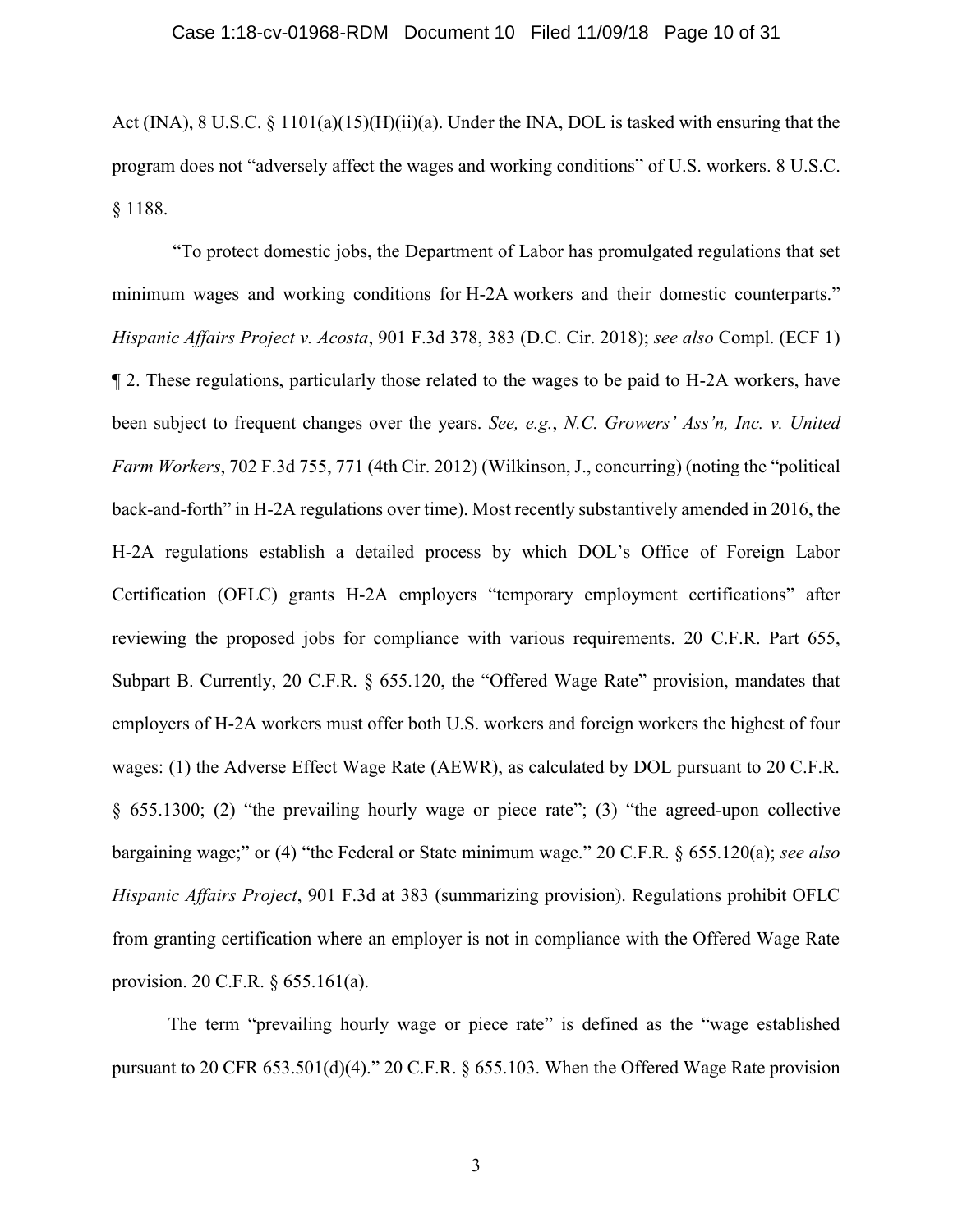### Case 1:18-cv-01968-RDM Document 10 Filed 11/09/18 Page 11 of 31

was last amended in 2010 and through October 17, 2016, 20 C.F.R. § 653.501(d)(4) referred to "the prevailing wages and working conditions among similarly employed agricultural workers in the area of intended employment or the applicable Federal or State minimum wage, whichever is higher." As of October 17, 2016, that language was moved to 20 C.F.R.  $\S$  653.501(c)(2)(i). 20 C.F.R. § 653.501(d)(4) no longer references wages at all.

Plaintiffs' complaint focuses on a DOL policy and practice that conflicts with the Offered Wage Rate provision. Specifically, DOL considers whether an offered wage meets or exceeds the prevailing wage only when a state workforce agency (SWA) has conducted a survey of the relevant job and that survey has produced a "finding" as to the prevailing wage rate. Where a SWA does not conduct a wage survey, or where the SWA conducts a survey but makes "no finding," DOL does not make any attempt to determine whether the wage offered equals or exceeds the prevailing wage, measured by any method, prior to issuing a certification. DOL states on its website that, in these cases, "the employer shall offer and pay the worker(s) the legal state or Federal minimum, the agreed-upon collective bargaining wage rate or the Adverse Effect Wage Rate (AEWR) for that state, whichever is highest." Compl. ¶ 29; *see also* Decl. of Adam R. Pulver (Pulver Decl.), Exs. 1, 2.

Plaintiffs allege that DOL's policy and practice of ignoring the prevailing wage is contrary to the regulation, which allows DOL to grant certifications only where the offered wage meets or exceeds each of the four wages. It is also contrary to the statute, given DOL's acknowledgment that there are many instances where the local prevailing wage *exceeds* the AEWR, and thus a higher wage is needed to address the "potential for the entry of foreign workers to depress the wages and working conditions of domestic agricultural workers." *See* Employment & Training Admin. & Wage & Hour Div., DOL, Final Rule, Temporary Agricultural Employment of H-2A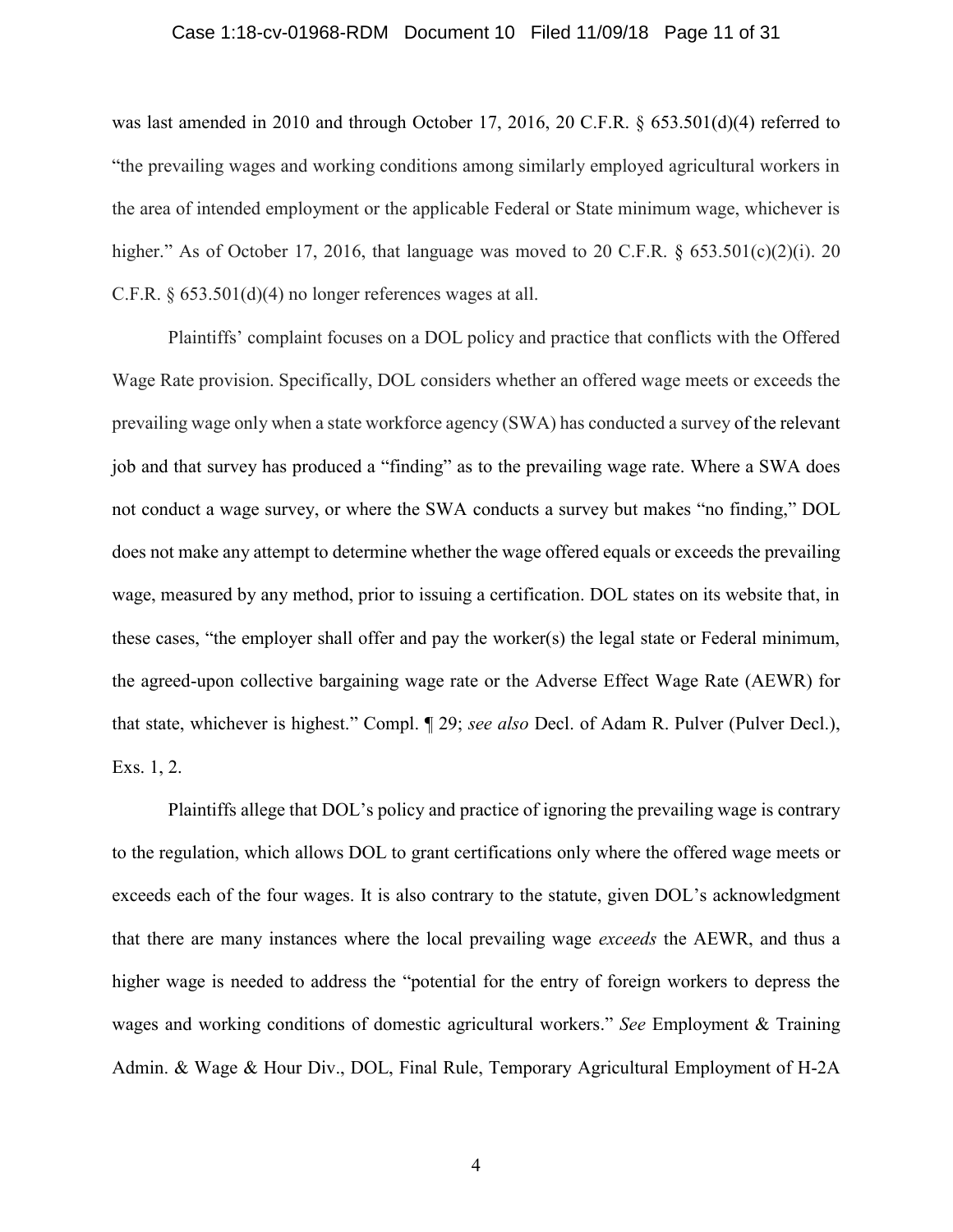### Case 1:18-cv-01968-RDM Document 10 Filed 11/09/18 Page 12 of 31

Aliens in the United States, 75 Fed. Reg. 6884, 6891-92, 6893 (Feb. 12, 2010). Further, because neither the statute nor any regulation defines the prevailing wage as that determined by a SWA survey, DOL's determination that a SWA survey is the *only* relevant source of prevailing wage data, and its refusal to consider any other available data, is arbitrary and capricious. It is particularly so given that, since 1998, with respect to other temporary employment programs, DOL has used data collected by DOL's Bureau of Labor Statistics via the Occupational Employment Survey (OES) to calculate the prevailing wage.<sup>1</sup> See Compl. [26. In addition, DOL's policy and practice of simply ignoring the prevailing wage requirement in the absence of a SWA survey finding is a de facto amendment of the regulations, and thus could not be adopted without undertaking notice-and-comment rulemaking.

# **PROCEDURAL BACKGROUND**

Plaintiffs in this action are four U.S. agricultural workers, Miguel Garcia, Alberto Olvera Gomez, Jose Botella Avila, and Gerard Princilus, as well as the Farm Labor Organizing Committee (FLOC), a labor organization that represents H-2A workers and U.S. workers in the eastern half of the United States. Plaintiffs commenced this action on August 23, 2018, bringing five separate claims under the Administrative Procedure Act (APA). The first two claims challenge as arbitrary, capricious, and contrary to law five individual certifications that DOL granted to H-2A employers in the preceding six months, without regard to the prevailing wage. Compl. ¶¶ 51-56 (the wrongful

 $\overline{\phantom{a}}$ 

<sup>&</sup>lt;sup>11</sup> Contrary to DOL's suggestion, Defs.' Mem. at 4, plaintiffs do not allege that the only way DOL could comply with its regulations is by utilizing the OES prevailing wage. Rather, they allege that DOL is required to do *something* to determine whether an H-2A employer is offering a wage that exceeds the prevailing wage. The fact that DOL, for other visa programs, has determined that the OES prevailing wage represents "the average wage paid to similarly employed workers in a specific occupation in the area of intended employment," Compl. ¶ 26, shows that DOL has options other than reading the prevailing wage requirement out of the regulation and that the harm to plaintiffs is not speculative.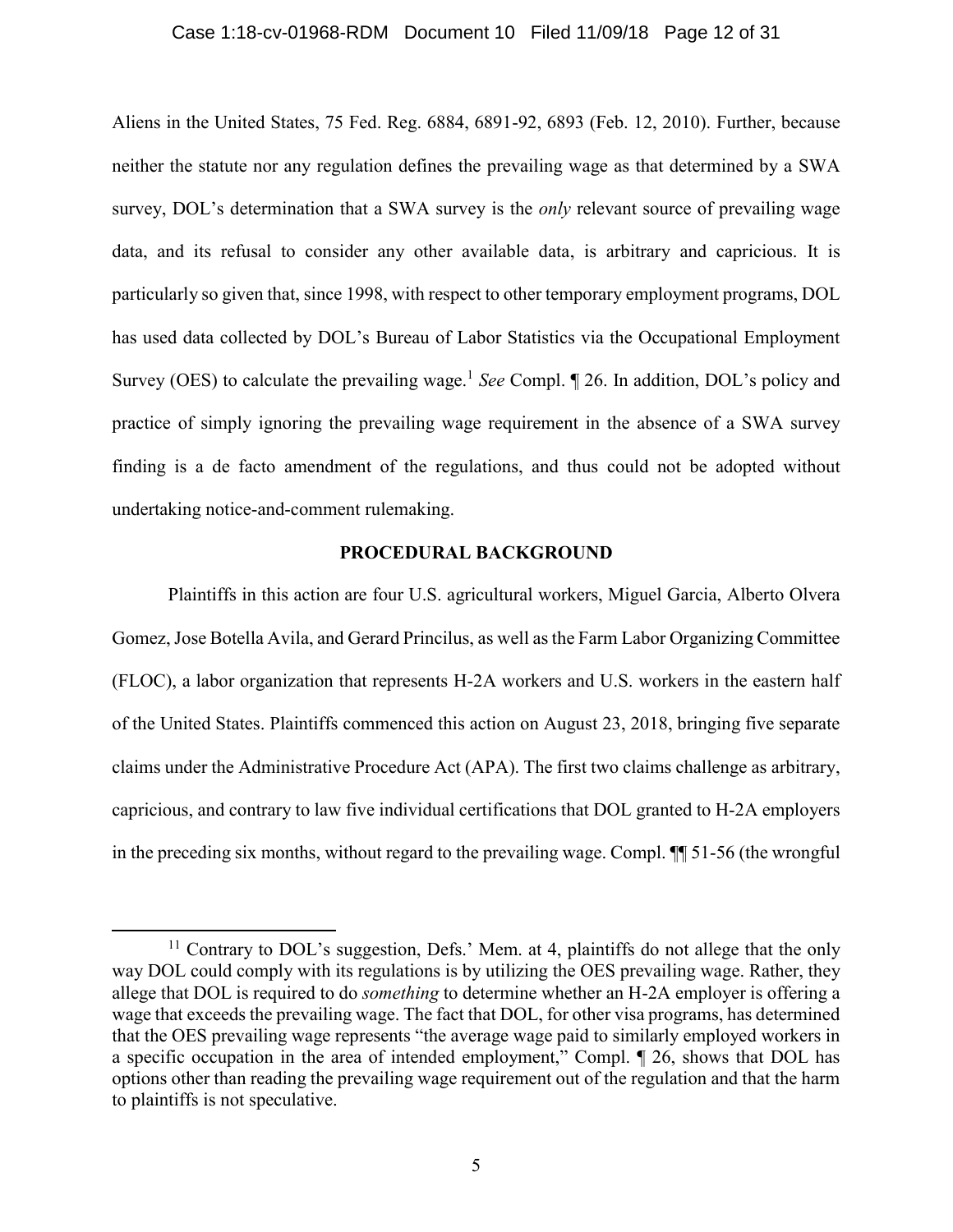certification claims). For the Court's reference, the aspects of those wrongful certifications relevant to the pending motion are summarized as follows:

| <b>Employer/Location</b>             | <b>Date of Certification</b> | <b>Dates of Work</b>   |
|--------------------------------------|------------------------------|------------------------|
| McCabe Agribusiness, Inc., Sheridan  | February 12, 2018            | March 17, 2018-        |
| County, MT (Compl. $\P$ 31)          |                              | November 30, 2018      |
| Peri & Sons Farms, Inc., Lyon        | June 22, 2018                | August 1, 2018-October |
| County, NV (Compl. ¶ 34)             |                              | 15, 2018               |
| Daniels Produce, LLC, Platte County, | June 4, 2018                 | July 5, 2018-November  |
| NE (Compl. $\P$ 37)                  |                              | 15, 2018               |
| United Agronomy, LLC, Mountrail      | Mar. 9, 2018                 | April 1, 2018-         |
| County, ND (Compl. $\P$ 40)          |                              | December 1, 2018       |
| Del Valle Fresh, Inc., Spartanburg,  | Feb. 26, 2018                | April 1, 2018-         |
| SC (Compl. $\P$ 43)                  |                              | November 30, 2018      |

The remaining three claims are facial challenges to DOL's policy and practice of ignoring the prevailing wage on the grounds that it is arbitrary, capricious, and contrary to law, and a *de facto* rule issued without required notice and comment. Compl. ¶¶ 57-65.

# **ARGUMENT**

# **I. DOL's Motion to Dismiss Should Be Denied.**

Defendants move to dismiss all of plaintiffs' claims pursuant to Rule 12(b)(1), arguing that their challenges to each of the five unlawful certifications is or will be moot "by the time of decision," Defs.' Mem. at 1, and that their facial challenges to defendants' policy and practice are unripe. DOL is wrong on each point.

# **A. Plaintiffs' wrongful certification claims are not now moot and, if they become so, are "capable of repetition while evading review."**

DOL does not argue that plaintiffs' wrongful certification claims are moot now (or at the time the action was commenced). Instead, it seeks dismissal on the theory that those claims will be moot by the time of "a favorable decision by this Court," as the last of the job certification orders expires on December 1, 2018. This anticipatory mootness argument fails to justify dismissal because, even if plaintiffs' claims do become moot in the next few months, those claims would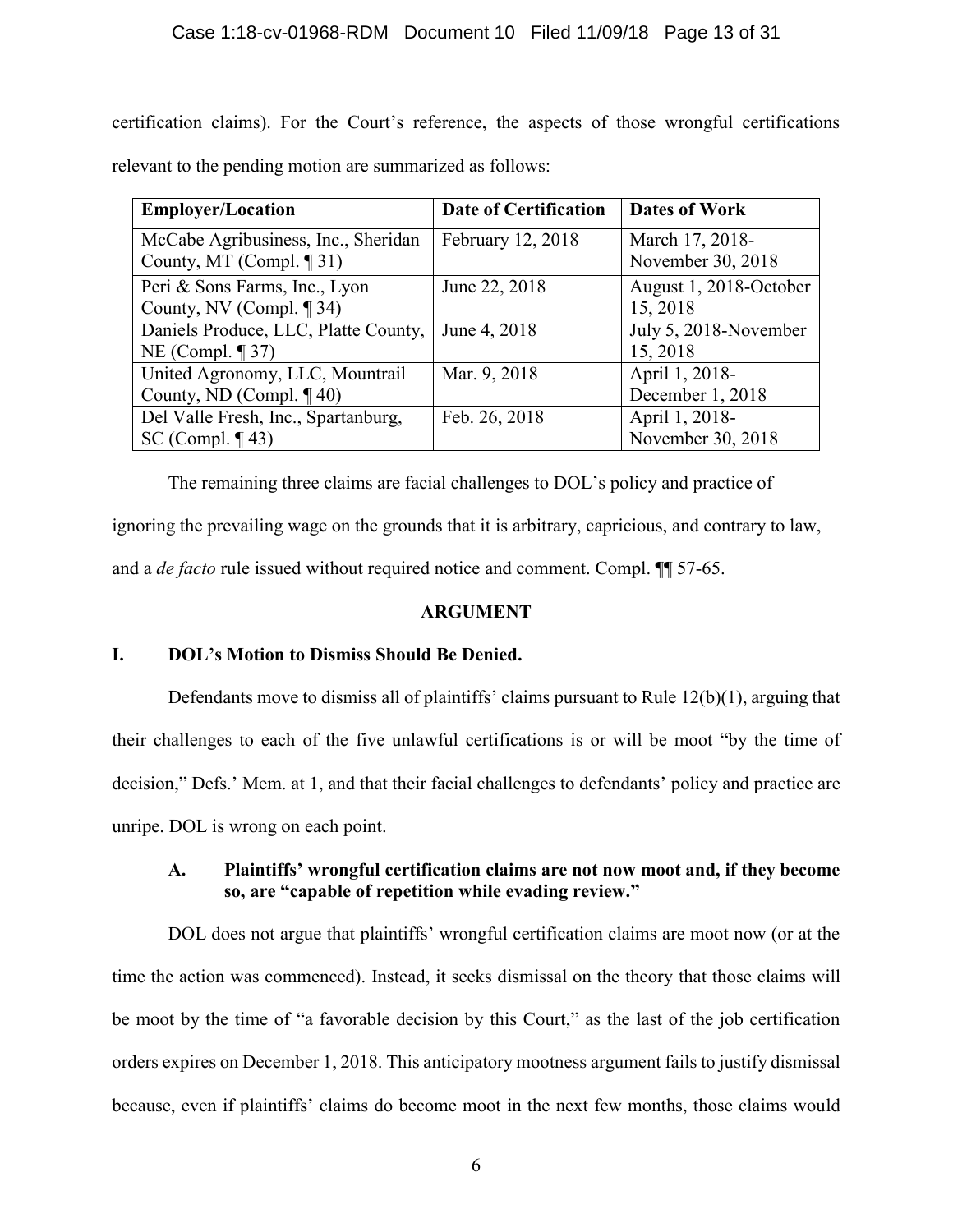# Case 1:18-cv-01968-RDM Document 10 Filed 11/09/18 Page 14 of 31

remain justiciable under the well-established exception to mootness where a dispute is capable of repetition while evading review. A dispute qualifies for this exception, "and a case based on that dispute remains live, if (1) the challenged action is in its duration too short to be fully litigated prior to its cessation or expiration, and (2) there is a reasonable expectation that the same complaining party will be subjected to the same action again." *Turner v. Rogers*, 564 U.S. 431, 439-40 (2011) (quoting *Weinstein v. Bradford,* 423 U.S. 147, 149 (1975) (marks omitted)). Plaintiffs' challenges to the wrongful certifications meet both of these requirements.

As to the first requirement, the longest of the five challenged certifications was for a period of eight months and was issued just more than a month before the work to be performed was to begin, *see* Compl. ¶ 31; the shortest was for a period of ten weeks and was issued six weeks in advance of the work to be performed, *see* Compl. ¶ 34. *See also* chart, *supra* at 6. Such short durations are not only typical, but compelled by DOL regulations, which limit H-2A certifications to employment that is either seasonal, defined as "tied to a certain time of year by an event or pattern, such as a short annual growing cycle or a specific aspect of a longer cycle," or "temporary"—defined as lasting "no longer than 1 year" "except in extraordinary circumstances." 20 C.F.R.  $\frac{1}{2}$  655.103(d).<sup>2</sup> Even if plaintiffs had sought judicial review of each of the wrongful certifications "on the day it issued, [they] could not have obtained review by the district court, [the Court of Appeals] and the Supreme Court before" the certification "expired." *Ralls Corp. v. Comm. on Foreign Inv. in U.S.*, 758 F.3d 296, 323 (D.C. Cir. 2014). Thus, their claims meet the first

 $\overline{\phantom{a}}$ 

<sup>2</sup> This aspect of the challenged actions distinguishes this case from *People for the Ethical Treatment of Animals, Inc. v. U.S. Fish & Wildlife Serv.*, 59 F. Supp. 3d 91 (D.D.C. 2014), cited by defendants. *See* Defs.' Mem. at 12. There, the court found the capable of repetition exception inapplicable because permits like the one challenged and expired there were *not* typically of a short duration, but rather typically extended for more than three years. 59 F. Supp. 3d at 97.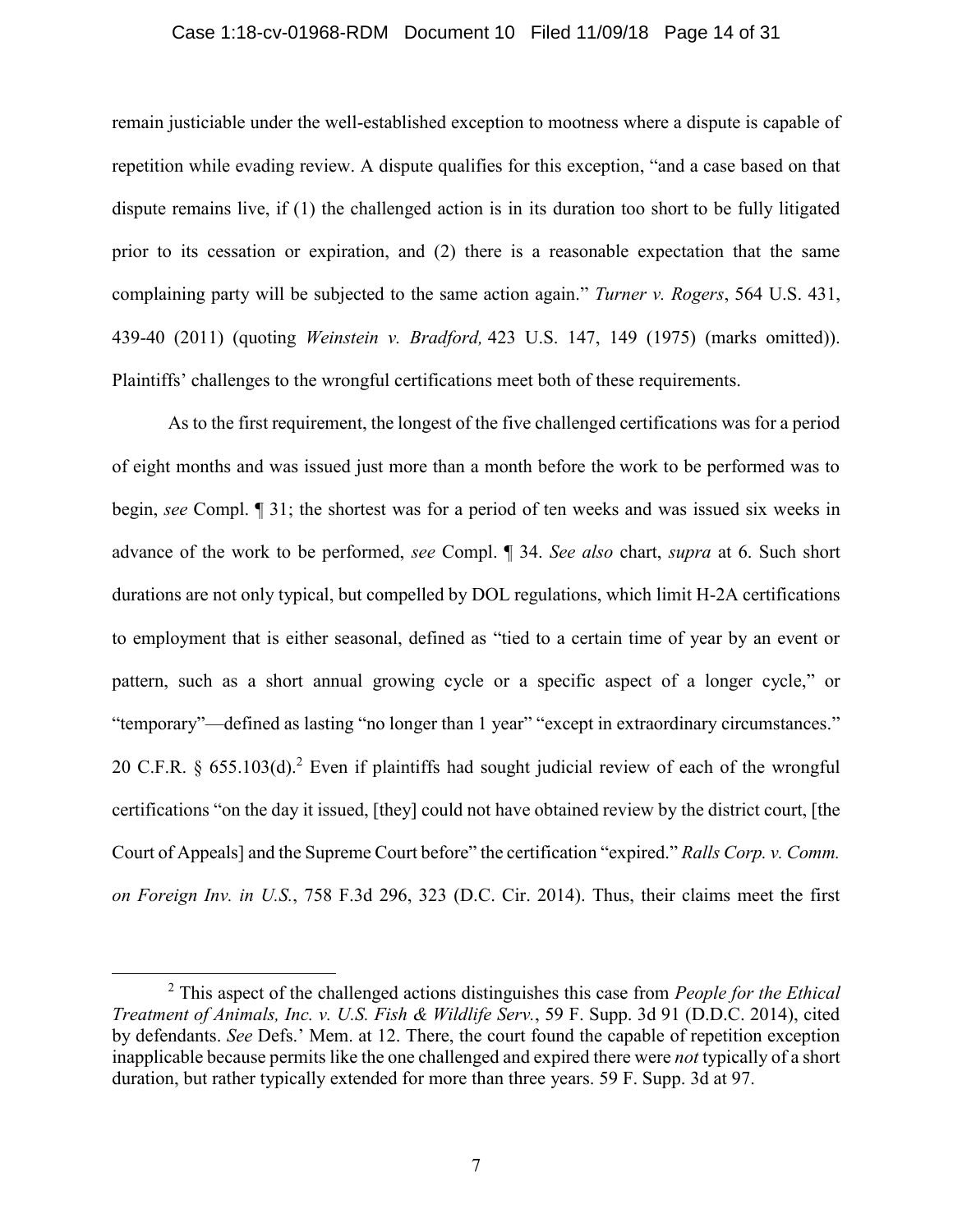### Case 1:18-cv-01968-RDM Document 10 Filed 11/09/18 Page 15 of 31

requirement of the capable of repetition while evading review exception. *See Del Monte Fresh Produce Co. v. United States*, 570 F.3d 316, 322 (D.C. Cir. 2009) ("[A]gency actions of less than two years' duration cannot be 'fully litigated' prior to cessation or expiration, so long as the short duration is typical of the challenged action.").

The wrongful certification claims also meet the second requirement of the "evading review" exception, as there is evidence to support a "reasonable expectation" that plaintiffs will in the future be harmed by the same unlawful action—DOL's failure to consider the prevailing wage. For purposes of this requirement, the relevant inquiry is not "whether the precise historical facts that spawned the plaintiff's claims are likely to recur[,]" but "whether the legal wrong complained of by the plaintiff is reasonably likely to recur." *Id.* at 324. "In estimating the likelihood of an event's occurring in the future, a natural starting point is how often it has occurred in the past." *Clarke v. United States*, 915 F.2d 699, 704 (D.C. Cir. 1990) (en banc), *quoted in United Bhd. of Carpenters & Joiners of Am., AFL-CIO v. Operative Plasterers' & Cement Masons' Int'l Ass'n of U.S. & Canada, AFL-CIO*, 721 F.3d 678, 688 (D.C. Cir. 2013).

Information published by DOL shows that, for the past several years, few states have conducted wage surveys resulting in prevailing wage findings. Thirty-five states and territories have not conducted a wage survey resulting in a finding of a prevailing wage for a single crop activity in the past four years. *See* Schell Decl. ¶ 4. This group includes four of the top ten states in terms of certified H-2A positions in fiscal year 2018. *See* OFLC, DOL, H-2A Temporary Agricultural Labor Certification Program – Selected Statistics, FY 2018, available at https:// www.foreignlaborcert.doleta.gov/pdf/PerformanceData/2018/H-2A\_Selected\_Statistics\_ FY2018 Q4.pdf and as Pulver Decl., Ex. 4. Five other states have produced fewer than five prevailing wage findings from 2015 through the present, including one of the top ten H-2A states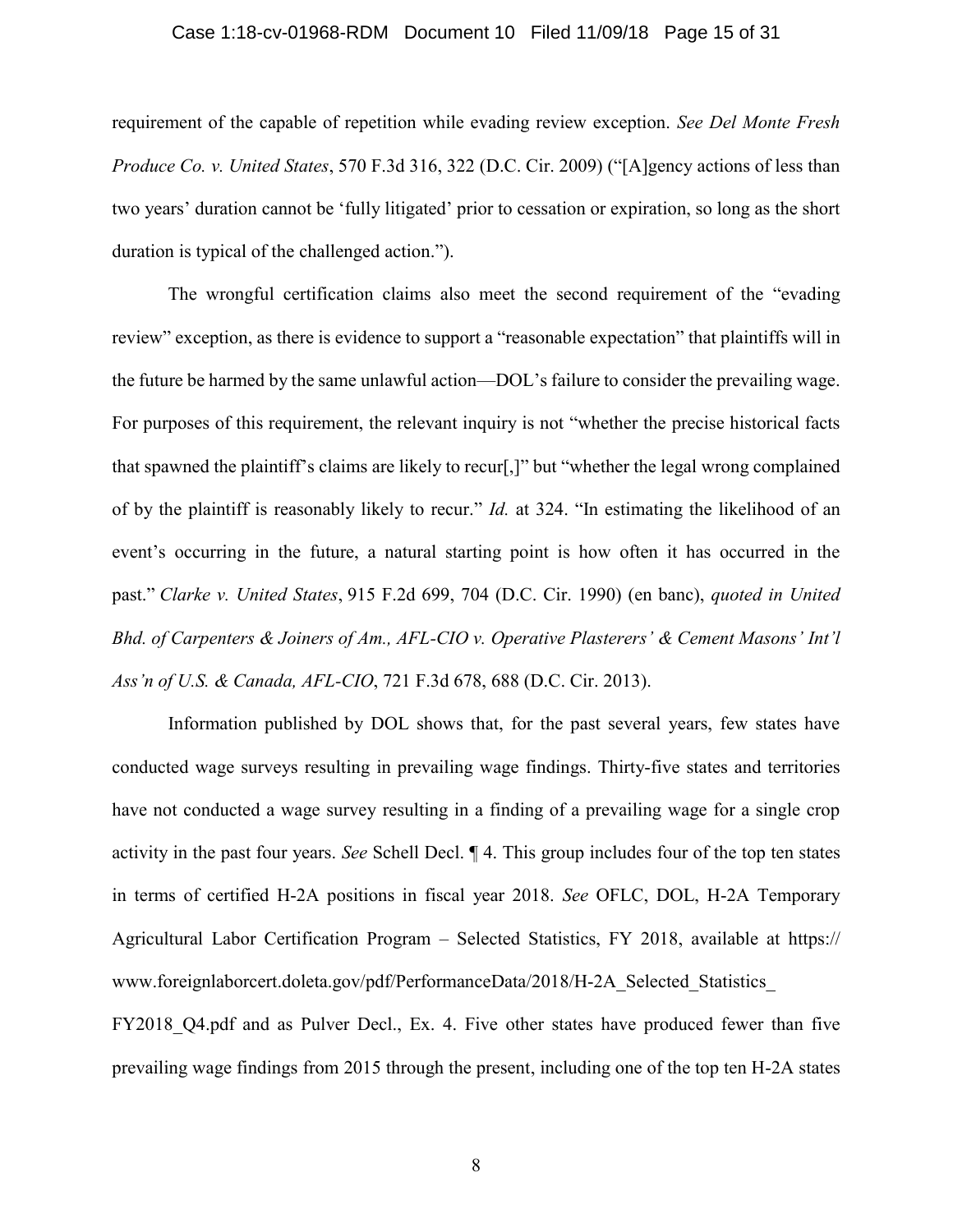### Case 1:18-cv-01968-RDM Document 10 Filed 11/09/18 Page 16 of 31

in FY 2018. *See id.*; Schell Decl. ¶ 5. This data suggests that certification of wages without considering the prevailing wage has been ubiquitous over the past four years. Indeed, in 35 states and territories, DOL has disregarded the prevailing wage as to every single H-2A labor certification application. This data supports a "reasonable expectation" that DOL will continue to apply its unlawful practice in the future.

Further, plaintiffs have a reasonable expectation that they will harmed by DOL's wrongful certifications in the future. Each of the individual plaintiffs has been performing seasonal agricultural work for many years and continues to do so—including in states and with respect to crop activities as to which there is no SWA prevailing wage rate finding. *See* Garcia Decl. ¶¶ 3-4; Gomez Decl. ¶¶ 2-4; Botello Avila Decl. ¶¶ 2-4; Princilus Decl. ¶¶ 2-4. Their individual work histories and continued desire to work make it likely that they will be harmed again. As to organizational plaintiff FLOC, the majority of its members are farmworkers in Ohio, North Carolina, and South Carolina. *See* Velasquez Decl. ¶ 5. Ohio and South Carolina did not have a single wage finding for 2018. *See* Pulver Decl., Exs. 2 & 3. In North Carolina, only a single wage finding was made for 2018. *See id.*, Ex. 1. At any given time, approximately 2,000 FLOC members are working in North Carolina. *See* Velasquez Decl. ¶ 6. Jobs in North Carolina accounted for 9% of positions certified under the H-2A program in Fiscal Year 2018—representing more than 21,000 jobs. *See* Pulver Decl., Ex. 4. It is thus more than reasonably likely that at least one FLOC member will be impacted by DOL's wrongful certifications in the future.

These facts distinguish this case from *G.H. Daniels III & Assocs., Inc. v. Perez*, 626 F. App'x 205 (10th Cir. 2015), relied on heavily by DOL. *See* Defs.' Mem. at 11-12. There, the court noted that the reasons why the employers' H-2B visa applications had been denied due to unique facts. 626 F. App'x at 215. Because "[t]here [wa]s no indication that these circumstances will arise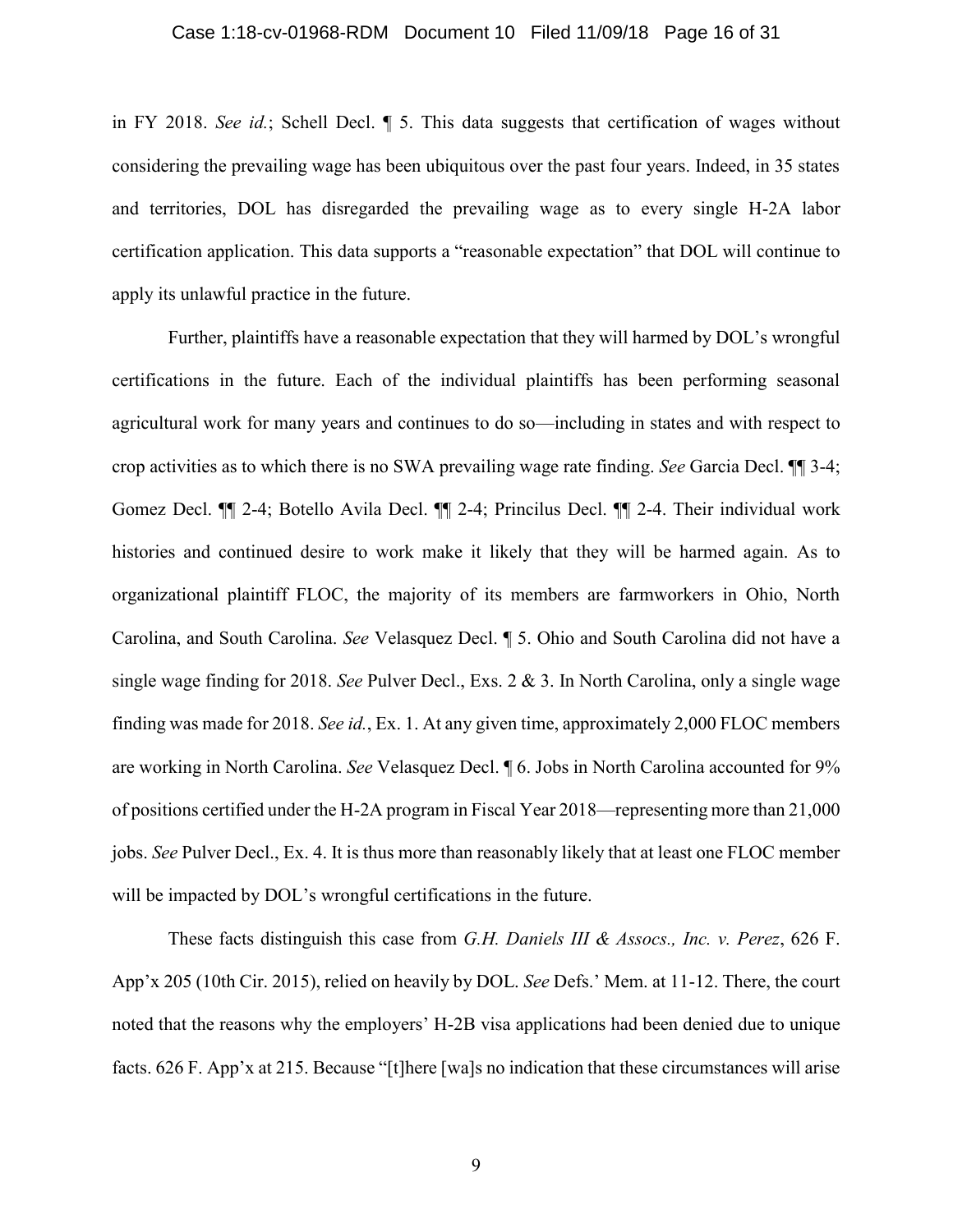## Case 1:18-cv-01968-RDM Document 10 Filed 11/09/18 Page 17 of 31

again, let alone that DOL w[ould[] take similar actions on future applications," the exception to mootness did not apply. *Id.* Plaintiffs here have shown just the opposite. Together, the ubiquity of circumstances in which DOL has and will continue to issue certifications without considering the prevailing wage, and plaintiffs' continued work in seasonal agricultural employment throughout the country, meet the "reasonable expectation" requirement. Thus, because they are not yet moot, and because, if they become so, they will be capable of repetition yet evading review, plaintiffs' wrongful certification claims should not be dismissed.

# **B. Plaintiffs' policy claims are ripe.**

The third, fourth, and fifth causes of action in plaintiffs' complaint are based on the allegation that DOL has established a policy or practice of "granting temporary employment certifications without regard to the prevailing wage when state workforce agencies have not conducted wage surveys to ascertain the prevailing wage, or have issued 'no finding' as to the prevailing wage rate." Compl. ¶¶ 60, 61, 62-65. DOL argues *potential* agency action in the future converts plaintiffs' claims into a "generalized challenge" that is "prudentially unripe." Defs.' Mot. at 12-15. As a preliminary matter, it is unclear whether the "prudential ripeness doctrine" remains good law, given the Supreme Court's repeated "reaffirmation of the principle that a federal court's obligation to hear and decide cases within its jurisdiction is virtually unflagging." *Susan B. Anthony List v. Driehaus*, 573 U.S. 149, 134 S. Ct. 2334, 2347 (2014). But even if cases remain where courts should, in their discretion, decline to exercise their jurisdiction, this case is not one.

"In assessing the prudential ripeness of a case, [courts] focus on two aspects: the 'fitness of the issues for judicial decision' and the extent to which withholding a decision will cause 'hardship to the parties.'" *Am. Petroleum Inst. v. EPA*, 683 F.3d 382, 387 (D.C. Cir. 2012); *accord Cal. Ass'n of Private Postsecondary Schs. v. DeVos*, Civ. No. 17-999 (RDM), --- F. Supp. 3d ---,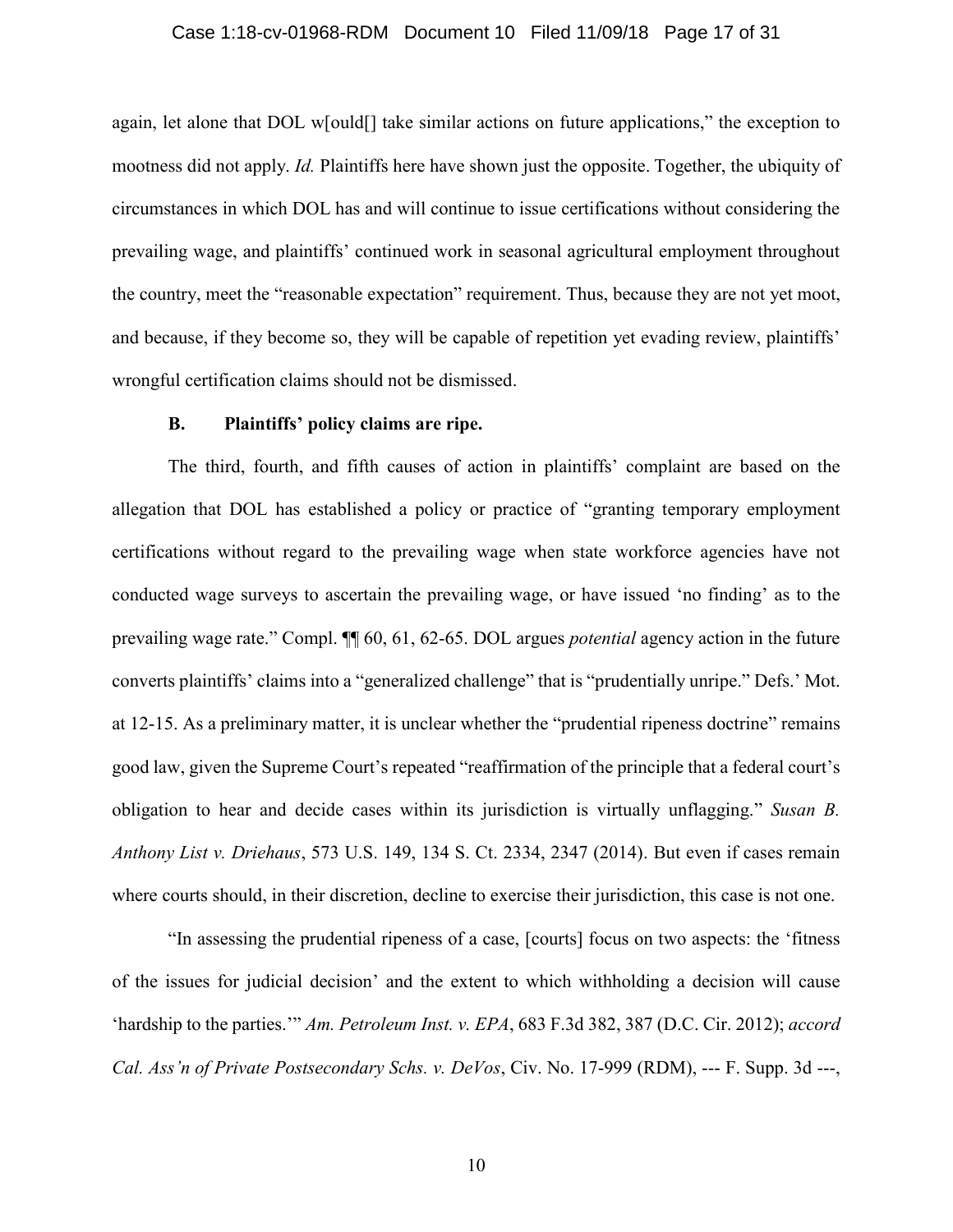### Case 1:18-cv-01968-RDM Document 10 Filed 11/09/18 Page 18 of 31

2018 WL 5017749, at \*14 (D.D.C. Oct. 16, 2018). Well-established case law makes clear that hypothetical future rulemaking is not a factor in the inquiry. *See, e.g.*, *Am. Petroleum Inst. v. U.S. EPA*, 906 F.2d 729, 739-40 (D.C. Cir. 1990). Here, the legal challenge to a policy that DOL is currently deploying is fit for this Court's review, and withholding a decision will cause plaintiffs hardship, as the DOL policy continues to harm and will continue to harm plaintiffs over the next several years, regardless of whether DOL eventually revises its regulation.

# **1. Facial challenges to DOL's policy are fit for judicial decision.**

"The fitness of an issue for judicial decision depends on whether it is 'purely legal, whether consideration of the issue would benefit from a more concrete setting, and whether the agency's action is sufficiently final.'" *Atl. States Legal Found. v. EPA*, 325 F.3d 281, 284 (D.C. Cir. 2003); *accord Am. Fed'n of Gov't Employees, AFL-CIO v. Trump*, 318 F. Supp. 3d 370, 409 (D.D.C. 2018). Plaintiffs' policy challenges easily meet this standard.

To begin with, defendants do not argue that plaintiffs' challenges are not "purely legal." Whether current law allows DOL to ignore the prevailing wage in the absence of a SWA survey finding, and whether such a policy is required to be issued via notice and comment rulemaking, are purely legal questions. And the D.C. Circuit has "often observed that a purely legal claim in the context of a facial challenge … is presumptively reviewable." *Nat'l Ass'n of Home Builders v. U.S. Army Corps of Engineers*, 417 F.3d 1272, 1282 (D.C. Cir. 2005) (citations omitted).

DOL's argument appears to be based on a version of the two other criteria: a concrete setting and sufficient finality. It argues that DOL may soon initiate a rulemaking process that may change the regulations that govern the H-2A program in several years. The D.C. Circuit "ha[s] already debunked this theory" that such circumstances render a case non-ripe, "explain[ing] that 'the fact that a law may be altered in the future has nothing to do with whether it is subject to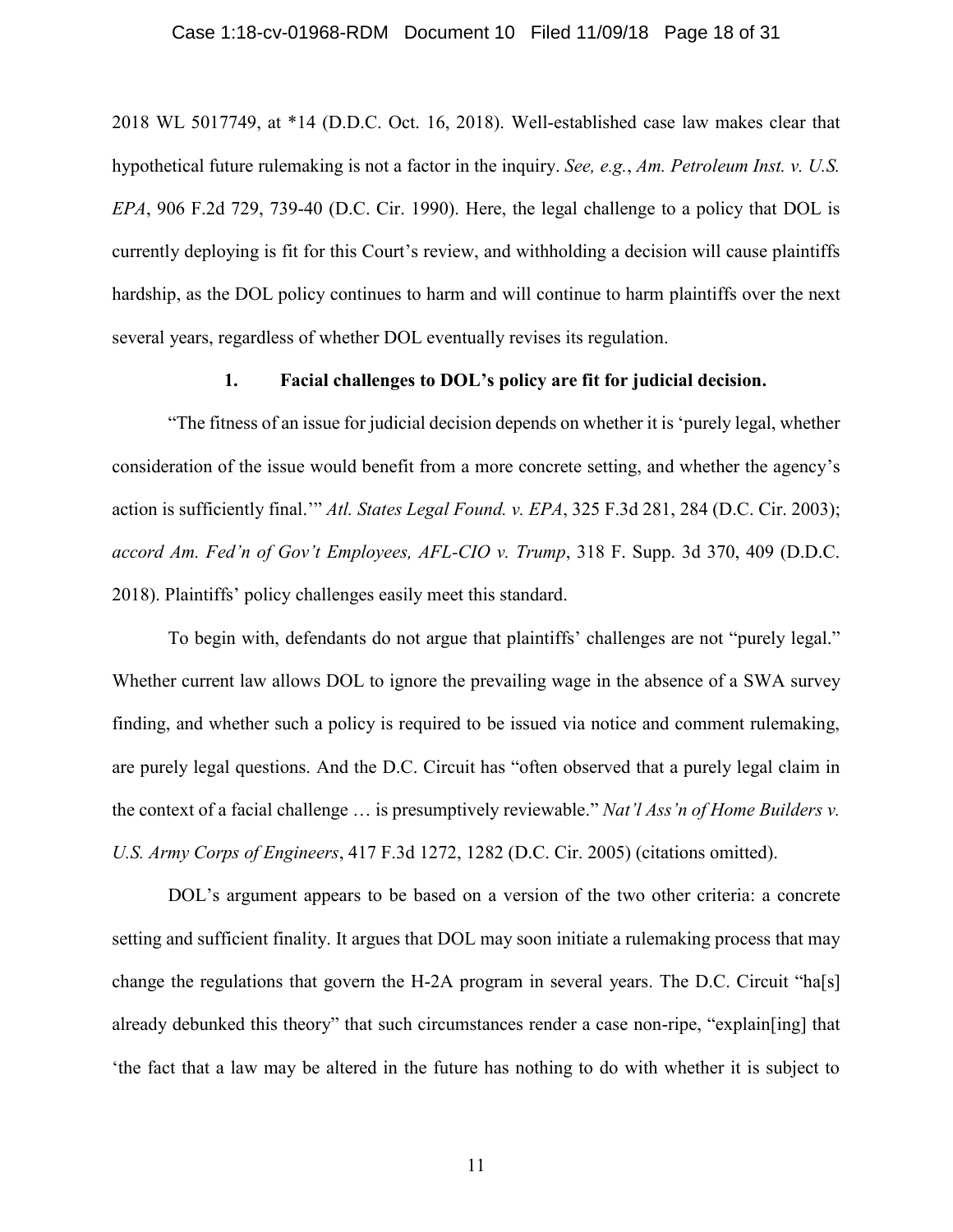### Case 1:18-cv-01968-RDM Document 10 Filed 11/09/18 Page 19 of 31

judicial review at the moment.'" *Id*. at 1282 (quoting *Appalachian Power Co. v. EPA*, 208 F.3d 1015, 1022 (D.C. Cir. 2000)). "[A]n agency *always* retains the power to revise a final rule through additional rulemaking. If the possibility of unforeseen amendments were sufficient to render an otherwise fit challenge unripe, review could be deferred indefinitely." *Am. Petroleum Inst. v. U.S. E.P.A.*, 906 F.2d at 739.

In *Comite de Apoyo a Los Trabajadores Agricolas v. Perez*, 774 F.3d 173 (3d Cir. 2014) ("*CATA*"), the Third Circuit rejected a similar argument made by DOL in a case challenging wage calculations under the H-2B visa program. There, DOL had indicated that it "intend[ed] to publish a notice of proposed rulemaking." *Id.* at 181. Reversing the district court, the Third Circuit explained that it could not "be certain if the new rule will be promulgated, or, if promulgated, become effective, because, among other possible impediments, its implementation depends on the availability of congressional funding and Congress might withhold the funding as it has in the past with earlier DOL rules." *Id*. Because DOL was deploying the challenged rule "on an ongoing basis" in the administration of the H-2B program," the challenge was ripe, despite the potential for future rulemaking. *Id*. at 184.

This case is no different. DOL's statements go no further than stating that "DOL is considering possible amendment of different areas of the existing H-2A regulations." Thompson Decl. (ECF 9-2) ¶ 11. Even if DOL officials would *like* to amend the H-2A regulations to make what they have done here legal, such a change requires notice and comment rulemaking—and an open mind. *See, e.g.*, *Rural Cellular Ass'n v. FCC*, 588 F.3d 1095 (D.C. Cir. 2009); *see also Am. Hosp. Ass'n v. Dep't of Health & Hum. Servs.*, No. CV 18-2112 (JDB), 2018 WL 5777397, at \*2 (D.D.C. Nov. 2, 2018) (declining to stay action pending rulemaking and noting agency cannot guarantee a future rule change due to need to give meaningful consideration to comments). Given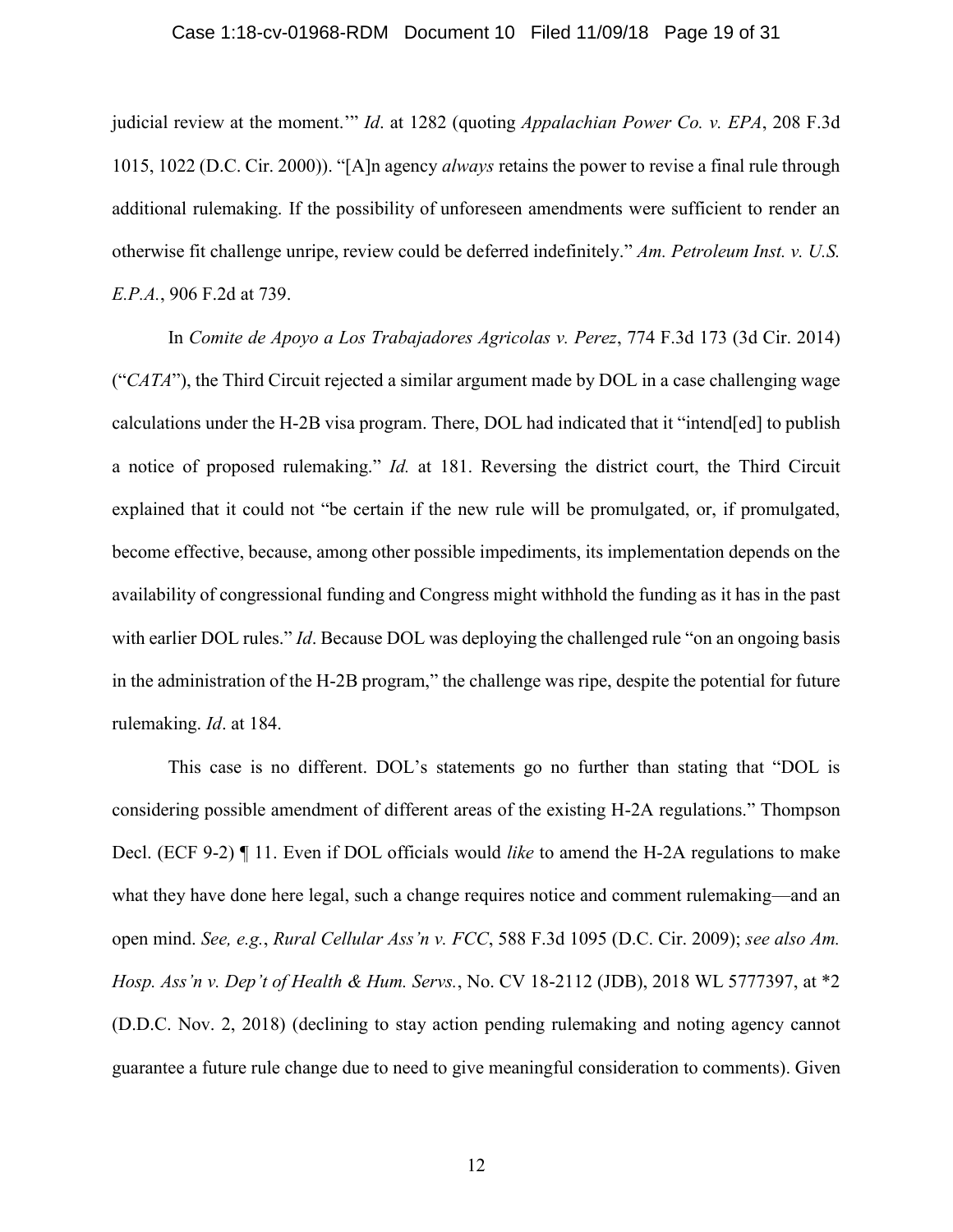#### Case 1:18-cv-01968-RDM Document 10 Filed 11/09/18 Page 20 of 31

that no notice of proposed rulemaking has even issued, not to mention the strong likelihood of litigation over any final rule that may be issued, no relevant regulatory change is likely to go into effect for several years—if at all.<sup>3</sup>

DOL also relies heavily on *Toilet Goods Ass'n v. Gardner*, 387 U.S. 158 (1967), to argue that plaintiffs' policy claims constitute unreviewable "generalized challenges." But the distinctions between this case and *Toilet Goods* highlight the inapplicability of the prudential ripeness doctrine here. *Toilet Goods* concerned a pre-enforcement challenge to a regulation that allowed the FDA commissioner to, in his discretion, order inspection of certain facilities and data in "certain circumstances." *Id.* at 163. The Supreme Court found a facial challenge to the regulation unripe, as it would require "an understanding of what types of enforcement problems are encountered by the FDA, the need for various sorts of supervision in order to effectuate the goals of the Act, and the safeguards devised to protect legitimate trade secrets." *Id.* at 164. It explained that "judicial appraisal of these factors is likely to stand on a much surer footing in the context of a specific application of this regulation than could be the case in the framework of the generalized challenge made here." *Id.*

No such concerns are present here. With respect to DOL's policy, there is "little or nothing more that the agency could do in a particular adjudication that would likely inform the court's decision on the question whether the enforcement scheme is currently being, or is capable of being, administered in accordance with the [law]." *Action for Children's Television v. FCC*, 59 F.3d 1249,

 $\overline{\phantom{a}}$ 

<sup>&</sup>lt;sup>3</sup> It is more than possible that any actual rulemaking will have no bearing on this lawsuit, even once completed. For example, on November 8, 2018, DOL indicated it would be proposing a rule requiring employers seeking temporary labor certifications to post job advertisements online. *See* DOL, News Release, "U.S. Department of Labor Proposes Protecting American Workers by Requiring Advertising Jobs Online for Temporary Labor Certifications," Nov. 8, 2018, https:// www.dol.gov/newsroom/releases/osec/osec20181108. Such a revision to H-2A program requirements would have no bearing on the outcome of this case.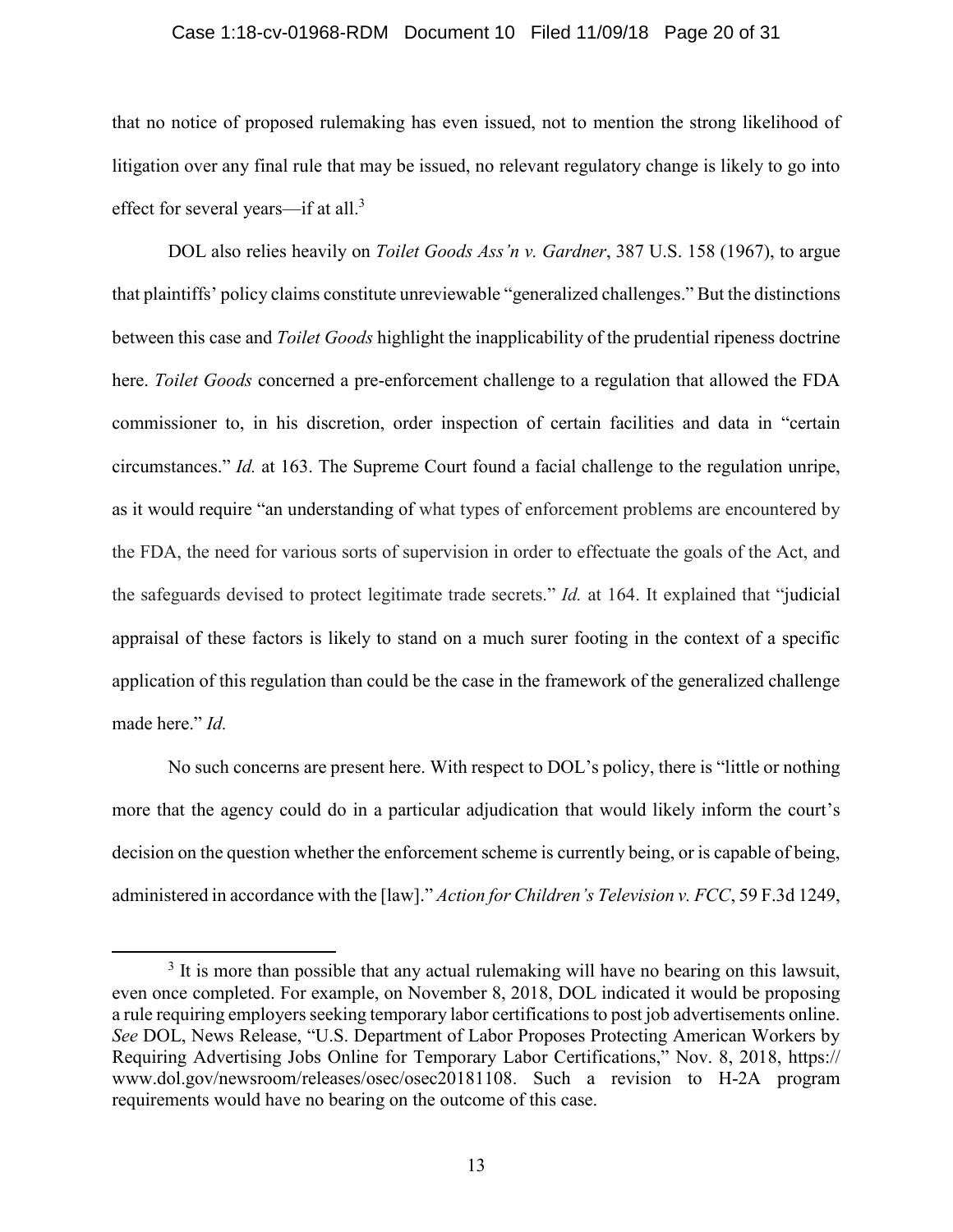### Case 1:18-cv-01968-RDM Document 10 Filed 11/09/18 Page 21 of 31

1258 (D.C. Cir. 1995). Plaintiffs have alleged that the challenged policy has been applied hundreds of times and have identified five specific instances of its application. Compl. ¶¶ 30, 31, 34, 37, 40, 43. The policy, which is explicitly listed throughout DOL's Agricultural Online Wage Library, *see, e.g.*, Pulver Decl. Exs. 1-2, is "fully formed" and "leave[s] no discretion" to individual bureaucrats. *See AFGE*, 318 F. Supp. 3d at 410; *see also TRT Telecommc'ns Corp. v. FCC*, 876 F.2d 134, 140 (D.C. Cir. 1989) (noting the centrality of the discretionary aspect of the rule challenged in *Toilet Goods*)*.* "The legality *vel non* of the [challenged policy] will not change from case to case or become clearer in a concrete setting." *Nat'l Ass'n of Home Builders*, 440 F.3d at 464. And "[t]his finality is not undermined even though the present rules may not remain DOL's last position with regard to [H-2A] program rules." *CATA*, 774 F.3d at 183. No "further administrative action is needed to clarify the agency's position" as to how DOL is processing labor certification applications under *current* law. *See Action Alliance of Senior Citizens of Greater Phila. v. Heckler*, 789 F.2d 931, 940 (D.C. Cir. 1986). Thus, defendants have not rebutted the presumption of ripeness of this legal challenge.

### **2. Plaintiffs would be harmed by delayed review.**

Because plaintiffs' facial challenges are "clearly fit for review, there is no need to consider 'the hardship to the parties of withholding court consideration,' because there would be no advantage to be had from delaying review." *Action for Children's Television*, 59 F.3d at 1258 (quoting *Abbott Labs. v. Gardner*, 387 U.S. 136, 149 (1967)); *accord Nat'l Ass'n of Home Builders*, 440 F.3d at 465. Nonetheless, the harm that delayed review would cause to the plaintiffs further demonstrates that this case is prudentially ripe.

In *CATA*, the Third Circuit found that, because DOL was applying the challenged policy in issuing labor certifications even while it was considering regulatory change, the plaintiffs—U.S.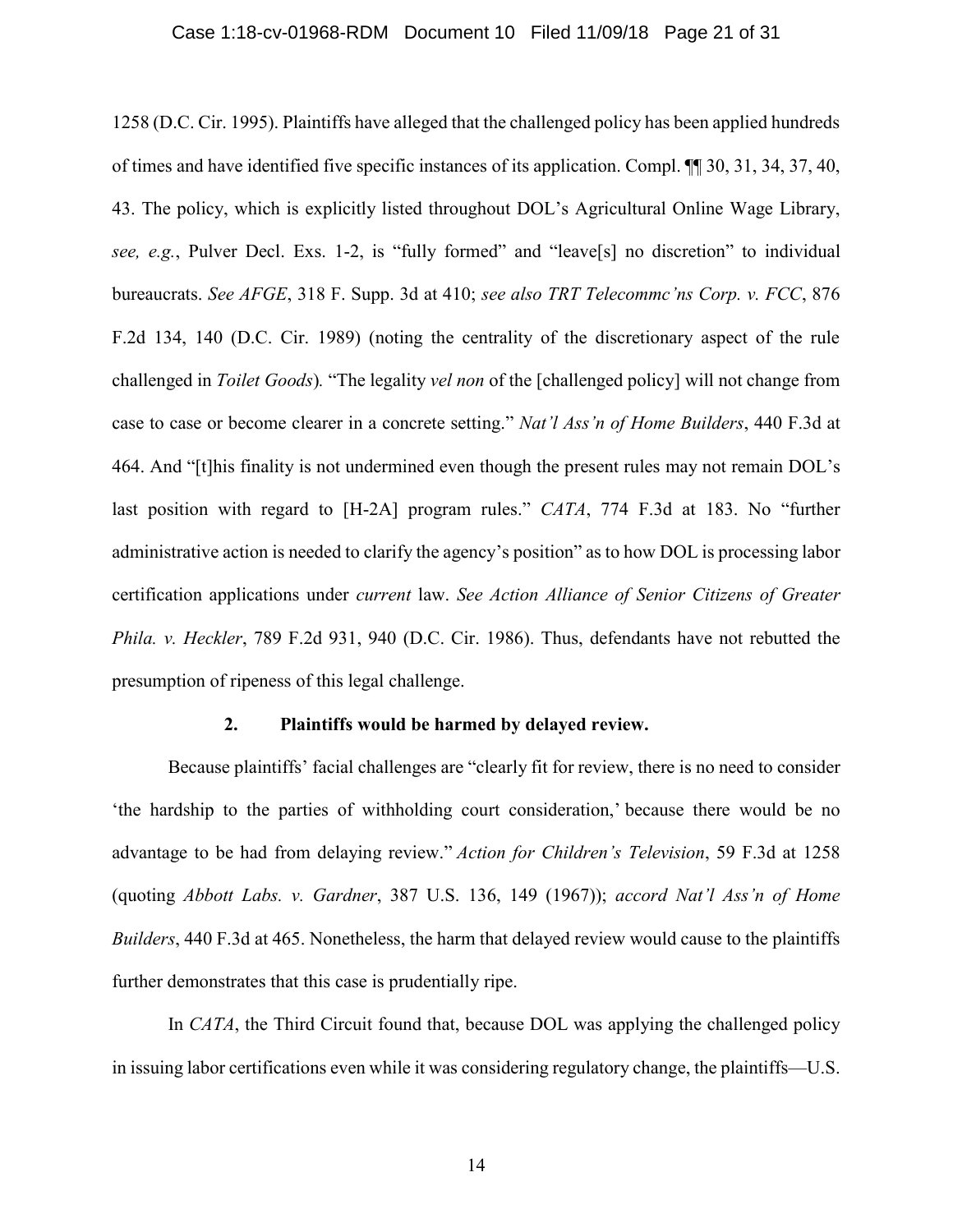## Case 1:18-cv-01968-RDM Document 10 Filed 11/09/18 Page 22 of 31

workers—were being "force[d] to accept depressed wages or face being replaced by foreign H-2B workers." 774 F.3d at 184. Here, each of the individual plaintiffs and the U.S. worker members of FLOC are experiencing that same harm. They have alleged that application of the policy results in depressed wages—not just for workers applying to the specific jobs, but all workers "in the affected industries and regions." Compl. ¶ 3. The H-2A worker members of FLOC are also harmed as they are offered and paid lower wages than they are entitled to. Thus, contrary to the scenario in *Toilet Goods*, this *is* a case "where the impact of the administrative action could be said to be felt immediately by [plaintiffs] in conducting their day-to-day affairs." 387 U.S. at 164.4

# **II. DOL's Transfer Request Should Be Denied.**<sup>5</sup>

 $\overline{\phantom{a}}$ 

DOL requests that the Court transfer this case to the Northern District of Illinois pursuant to 28 U.S.C. § 1404(a). Section 1404(a) allows district courts to transfer cases based on an "individualized, case-by-case consideration of convenience and fairness." *Reiffin v. Microsoft Corp.*, 104 F. Supp. 2d 48, 50 (D.D.C. 2000). When venue is proper in a jurisdiction, as DOL appears to concede here, "transfer elsewhere under Section 1404(a) must ... be justified by particular circumstances that render [this] forum inappropriate by reference to the considerations specified in that statute. Absent such circumstances, transfer in derogation of properly laid venue

<sup>4</sup> This harm is particularly sufficient to overcome any ripeness concern if the Court were to agree with DOL that the wrongful certification claims should be dismissed based on "anticipatory mootness." The teaching of *Toilet Goods* is that some cases are best resolved on an as-applied basis. But, as explained above, DOL argues that as-applied challenges would generally not be justiciable due to the short duration of each certification. *Toilet Goods* and the prudential ripeness doctrine do not exist to prevent courts from *ever* reaching the merits of plaintiffs' claims while defendants continue to engage in the challenged action.

<sup>&</sup>lt;sup>5</sup> Although DOL represented that its counsel conferred with plaintiffs' counsel pursuant to Local Civil Rule 7(m), Defs.' Mot. (ECF 9), DOL's counsel did not mention a motion to transfer in that conference, and plaintiffs' counsel did not learn of DOL's desire to transfer this case to Illinois until the filing of this motion. The Court may deny DOL's motion to transfer on this ground alone. *See, e.g.*, *Ellipso, Inc. v. Mann*, 460 F. Supp. 2d 99, 101 (D.D.C. 2006).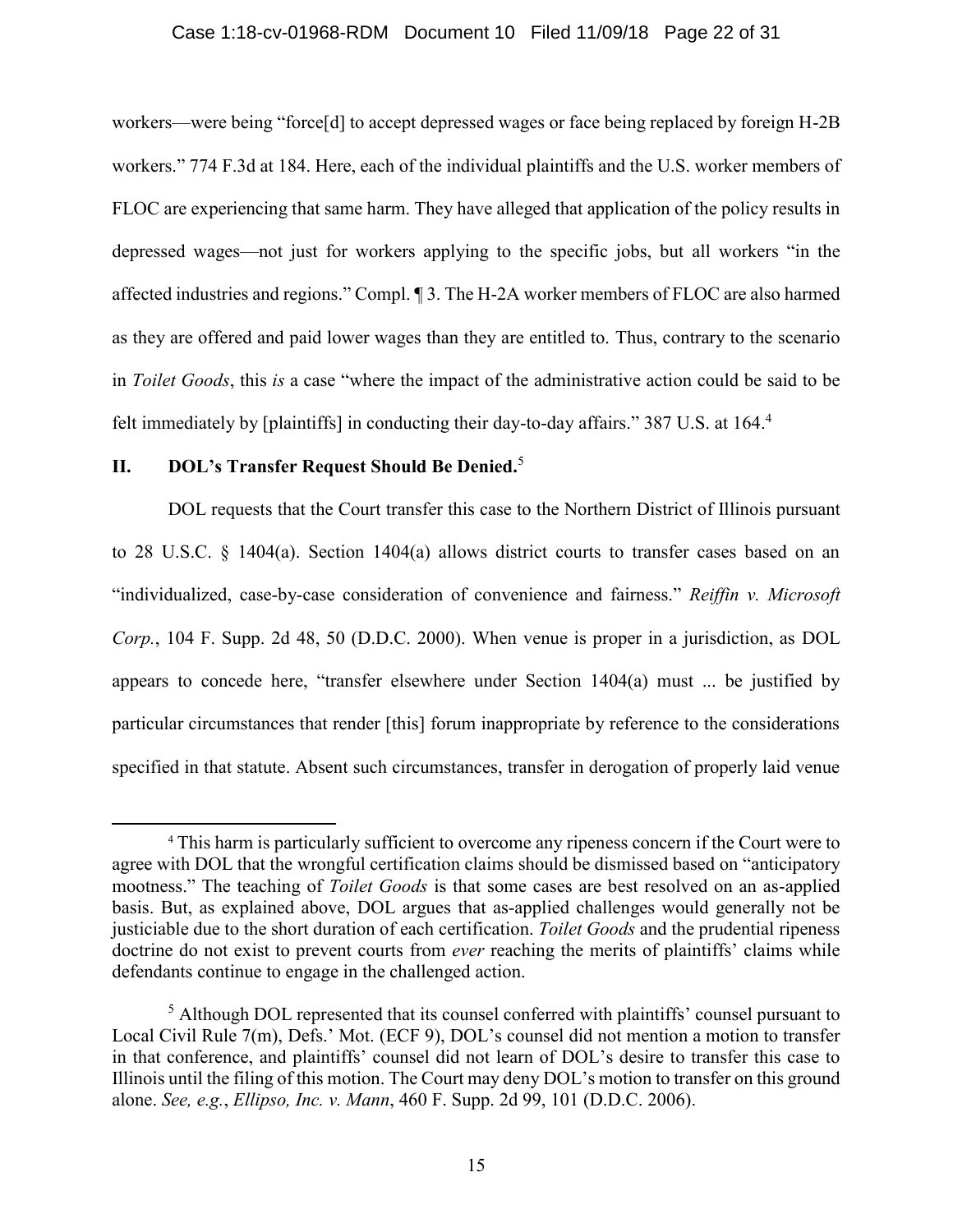### Case 1:18-cv-01968-RDM Document 10 Filed 11/09/18 Page 23 of 31

is unwarranted." *Starnes v. McGuire,* 512 F.2d 918, 925-26 (D.C. Cir. 1974) (en banc). "The main purpose of section 1404(a) is to afford defendants protection where maintenance of the action in the plaintiff's choice of forum will make litigation oppressively expensive, inconvenient, difficult or harassing to defend." *Starnes*, 512 F.2d at 927. This case plainly does not present such concerns.

There are two steps to the transfer inquiry: "First, the Court must ask whether the transferee forum is one where the action 'might have been brought' originally. Second, the Court must consider whether private and public interest factors weigh in favor of transfer." *Revis v. Tustin Constr. Servs., LLC*, 322 F. Supp. 3d 58, 61 (D.D.C. 2018) (citations omitted). The burden is on DOL "to establish that transfer under § 1404(a) is proper." *Aracely v. Nielsen*, 319 F. Supp. 3d 110, 127 (D.D.C. 2018). DOL has not come close to meeting its burden at either step.

# **A. DOL has not established that this case could have been brought in Illinois.**

As a preliminary matter, DOL bears the burden of demonstrating that this case might have properly been brought initially in the Northern District of Illinois. *See, e.g.*, *Stewart v. Azar*, 308 F. Supp. 3d 239, 245 (D.D.C. 2018). It has not done so.

Venue in this case is governed by 28 U.S.C.  $\S$  1391(e)(1), which provides that actions against officers or employees of the United States in their official capacities, or against federal agencies themselves, may:

be brought in any judicial district (A) a defendant in the action resides, (B) a substantial part of the events or omissions giving rise to the claim occurred, or a substantial part of property that is the subject of the action is situated, or (C) the plaintiff resides if no real property is involved in the action.

DOL acknowledges that no plaintiff resides in Illinois. Defs.' Br. at 16-17. And it has not argued or provided evidence that it resides in the Northern District of Illinois. That DOL has an office in Chicago does not make it a resident of the Northern District of Illinois. *See Reuben H. Donnelley Corp. v. FTC*, 580 F.2d 264, 267 (7th Cir. 1978). Thus, the only basis for venue in Illinois would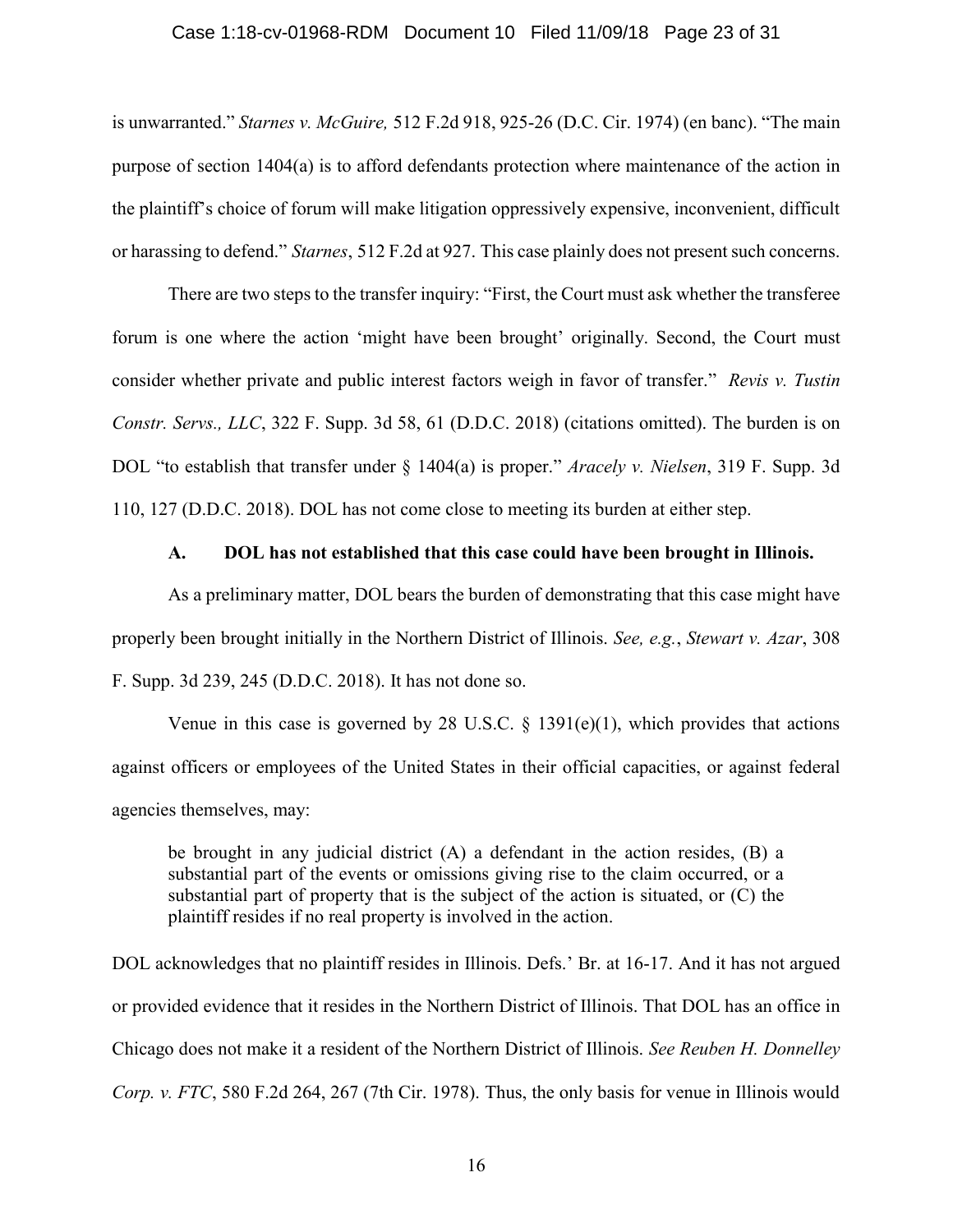## Case 1:18-cv-01968-RDM Document 10 Filed 11/09/18 Page 24 of 31

be that a "substantial part of the events or omissions giving rise to the claim occurred" in Illinois. As to this theory, DOL has offered no evidence, simply noting that the five individual certifications were "adjudicated in Chicago, Illinois." Defs.' Mem. at 2.<sup>6</sup> But statements by counsel in briefs are not evidence. *See, e.g.*, *Moradi v. Islamic Republic of Iran*, 77 F. Supp. 3d 57, 71 n.10 (D.D.C. 2015). The only evidence before the court is a declaration from the Administrator of the OFLC as to the agency's policy plans—executed in Washington, DC. *See* Thompson Decl. at 3. Further, DOL regulations specify that the OFLC Administrator—based in Washington—has been delegated the authority to issue foreign labor certifications. 20 C.F.R. § 655.101. Thus, even if DOL's Chicago office has a role in certifying applications, DOL has not shown that a "substantial" part of the events" in this case, including the decision to adopt the challenged national policy, occurred there.

Because DOL has not met its burden of establishing that this case could have been brought in Illinois, the motion to transfer should be denied.

# **B. Private interest considerations weigh against transfer to Illinois.**

Even if this case *could* have been brought in Illinois, that of course, does not mean transfer is warranted, if a balancing of the public and private interest considerations suggest otherwise. Relevant "private interest considerations include: (1) the plaintiff's choice of forum; (2) the defendant's preferred forum; (3) the location where the claim arose; (4) the convenience of the parties; (5) the convenience of the witnesses; and (6) ease of access to sources of proof." *Union* 

 $\overline{\phantom{a}}$ 

<sup>6</sup> Defendants, who had 60 days to prepare their response to the Complaint, cannot cure this evidentiary failure on reply. *See, e.g.*, *Lee v. District of Columbia*, 298 F. Supp. 3d 4, 10-11 (D.D.C. 2018) (declining to consider evidence offered for the first time in reply); *Nat'l Parks Conservation Ass'n v. U.S. Forest Serv.*, No. CV 15-01582(APM), 2015 WL 9269401, at \*3 (D.D.C. Dec. 8, 2015) (declining to consider declarations submitted for the first time with reply, when they could have "easily" been offered with motion).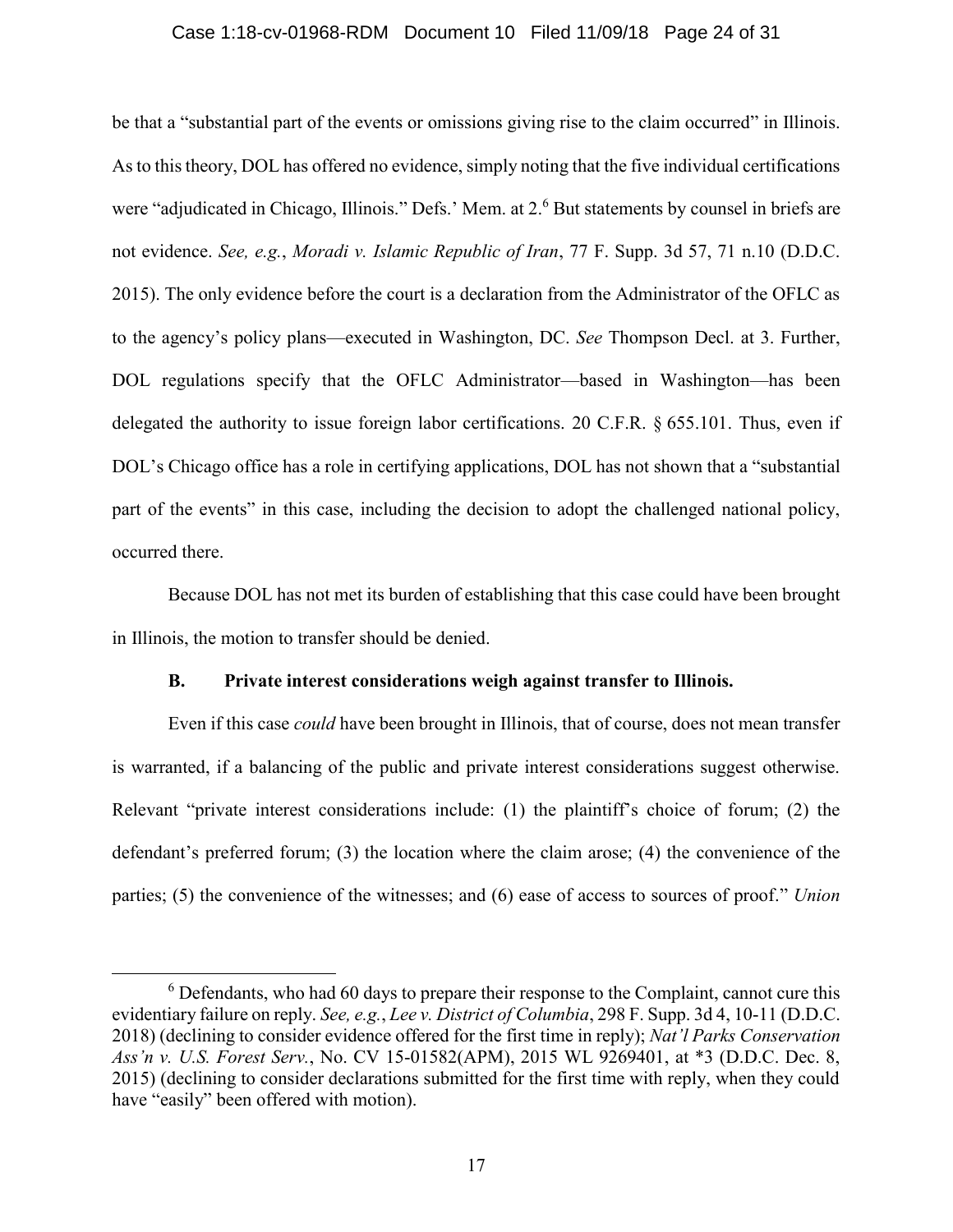*Neighbors United, Inc. v. Jewell*, No. CV 13-1435 (RJL), 2014 WL 12803803, at \*1 (D.D.C. Feb. 11, 2014). These factors weigh against transfer here.

First, plaintiffs have chosen to litigate in Washington, DC. Although DOL is correct that this factor is given less deference where the plaintiffs themselves are not based in the chosen forum, "that circumstance merely reduces this Court's deference to plaintiffs' choice but does not eliminate it." *Union Neighbors United*, 2014 WL 12803803, at \*2.

Second, DOL prefers not to litigate in DC, although it is located here, its counsel are located here, and its declarant is located here. In light of all the factors, DOL's preference alone does not outweigh plaintiffs' choice of forum.

Third, the claims arose in Washington because "the controversy 'stems from the formulation of national policy on an issue of national significance.'" *Oceana, Inc. v. Pritzker*, 58 F. Supp. 3d 2, 6 (D.D.C. 2013) (quoting *Greater Yellowstone Coal. v. Kempthorne*, No. CIV.A. 07-2111 (EGS), 2008 WL 1862298, at \*5 (D.D.C. Apr. 24, 2008)). Plaintiffs allege that DOL has established a uniform, nationwide policy as to foreign labor certifications, for jobs around the country. The OFLC Administrator, who has been delegated the authority to issue such certifications, is based in Washington, DC. *See supra* at 17. And defendants' own evidence suggests that DOL policy as to the H-2A program is made in Washington, DC. *See, e.g.*, Thompson Decl. at 3, Ex. 2. "When a plaintiff directly challenges a policy promulgated in the District of Columbia," venue is appropriate here. *See Aracely*, 319 F. Supp. 3d at 128 (citing *Ravulapalli v. Napolitano*, 773 F. Supp. 2d 41, 56 (D.D.C. 2011)). This factor also weighs against transfer.

The remaining factors, collectively referred to as the "convenience factors," are, at most, neutral. DOL generically states that "potential witnesses and sources of proof for both parties are located in the Northern District of Illinois." Defs.' Mem. at 16. It is unclear to what witnesses or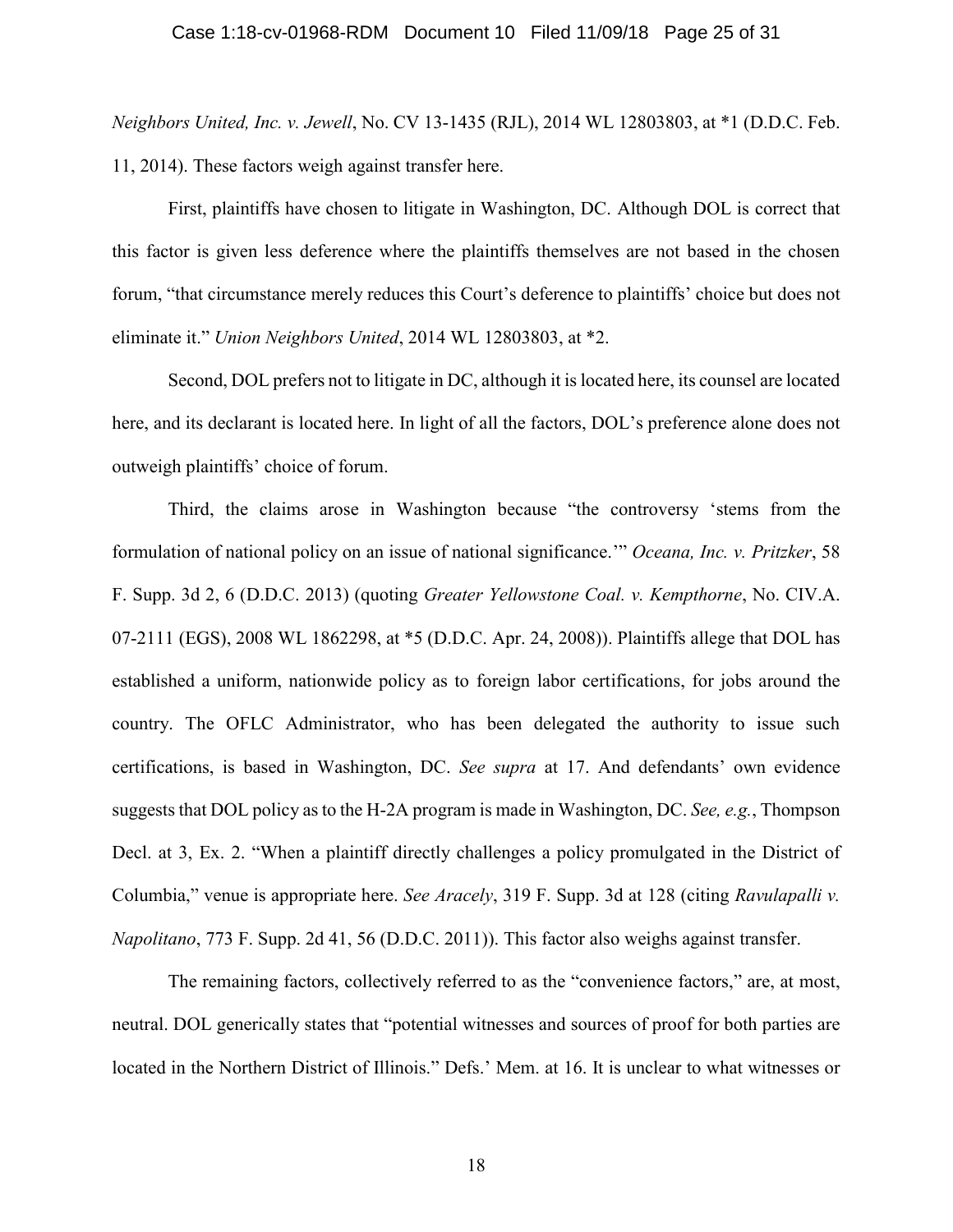## Case 1:18-cv-01968-RDM Document 10 Filed 11/09/18 Page 26 of 31

sources of proof DOL is referring, given that this case arises under the APA, under which "courts typically decide the issues presented on the papers and the administrative record, and 'the convenience factors carry little weight in the transfer analysis.'" *W. Watersheds Project v. Tidwell*, 306 F. Supp. 3d 350, 360 (D.D.C. 2017); *accord Oceana*, 58 F. Supp. at 7. Even if, as DOL contends, each of the five challenged "adjudications" was made in Chicago, there is no suggestion that a "difficulty in gathering sources of proof [is] at issue here." *W. Watersheds*, 306 F. Supp. at 360*.* The administrative record as to plaintiffs' policy claims likely includes documents housed in the District of Columbia. And to the extent defendants intend to seek discovery from plaintiffs, no plaintiff is located in the Northern District of Illinois.<sup>7</sup> Thus, the convenience factors do not support transfer.

# **C. Public interest considerations weigh against transfer to Illinois.**

Likewise, public interest considerations—"(1) the transferee district's familiarity with the governing law; (2) the relative congestion of the courts of the transferor and potential transferee; and (3) the local interest in deciding local controversies at home," *Aracely*, 319 F. Supp. 3d at 130—do not weigh in favor of transfer.

First, this case only involves federal law claims, as to which the Northern District of Illinois possesses no special expertise. On the other hand, the federal courts in the District of Columbia

l

<sup>&</sup>lt;sup>7</sup> Defendants make the illogical argument that it would be more convenient for plaintiff FLOC to litigate in the Northern District of Illinois than Washington because FLOC "is headquartered in the Midwest." Defs.' Mem. at 16-17. First, as alleged in the Complaint, FLOC's members are located "throughout the eastern half of the United States." Compl. ¶ 13. No FLOC members work or reside in the counties that comprise the Northern District of Illinois. *See*  Velasquez Decl. ¶ 9. Moreover, if convenience were judged on the location of headquarters, FLOC's Toledo, Ohio headquarters is approximately 250 miles from the Northern District of Illinois courthouse in Chicago—hardly a "convenience" that would justify trumping FLOC's choice of forum. In any event, in this APA case, plaintiffs do not anticipate that their presence in court will be required.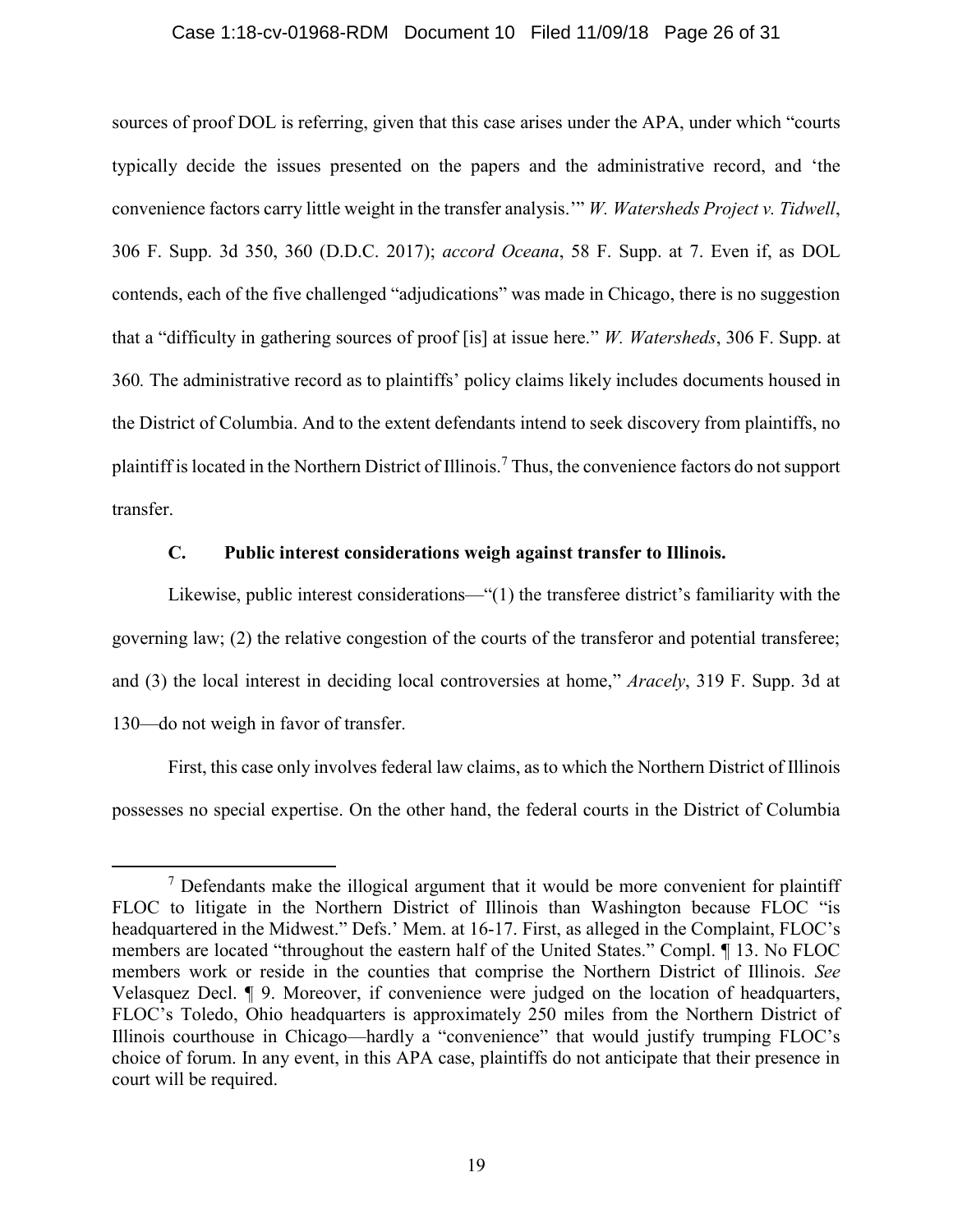# Case 1:18-cv-01968-RDM Document 10 Filed 11/09/18 Page 27 of 31

are exceedingly familiar with administrative law cases, and have adjudicated numerous challenges to DOL's policies and practices regarding H-2A wages. $8$ 

As to relative congestion, DOL does not argue that the Northern District of Illinois is less congested than this court. Defs.' Mem. at 17. To the contrary, as they note, the median case completion time for civil cases is 25 percent longer in that court than in this Court. *See id.* Thus, this factor weighs in favor of this Court retaining jurisdiction. *Cf. Aracely*, 319 F. Supp. 3d at 130 (finding faster median case completion time in Southern District of Texas weighed "slightly in favor of transfer").

Finally, DOL argues that transfer is appropriate because of the "local" nature of this matter.

Defs.' Mem. at 17. It makes no attempt to explain what makes this challenge brought by plaintiffs from around the country, to a policy devised by a federal cabinet agency and applied to employers and jobs around the country, "local" to Illinois. In determining whether a controversy is "local" in nature, courts in this district consider a number of factors, including:

where the challenged decision was made; whether the decision directly affected the citizens of the transferee state; the location of the controversy[;] whether the issue involved federal constitutional issues rather than local property laws or statutes; whether the controversy involved issues of state law[;] whether the controversy has some national significance; and whether there was personal involvement by a District of Columbia official.

*Otay Mesa Prop. L.P. v. U.S. Dep't of Interior*, 584 F. Supp. 2d 122, 126 (D.D.C. 2008). Although

DOL argues, without evidence, that the individual certifications were processed in Chicago, they do not suggest that the challenged policy was developed in Chicago or that DOL employees in

l

<sup>8</sup> *See, e.g.*, *Mendoza v. Perez*, 754 F.3d 1002 (D.C. Cir. 2014); *NAACP, Jefferson Cty. Branch v. U.S. Sugar Corp.*, 84 F.3d 1432 (D.C. Cir. 1996); *AFL-CIO v. Dole*, 923 F.2d 182 (D.C. Cir. 1991); *AFL-CIO v. Brock*, 835 F.2d 912 (D.C. Cir. 1987); *United Farm Workers v. Solis*, 697 F. Supp. 2d 5 (D.D.C. 2010); *United Farm Workers of Am., AFL-CIO v. Chao*, 227 F. Supp. 2d 102 (D.D.C. 2002).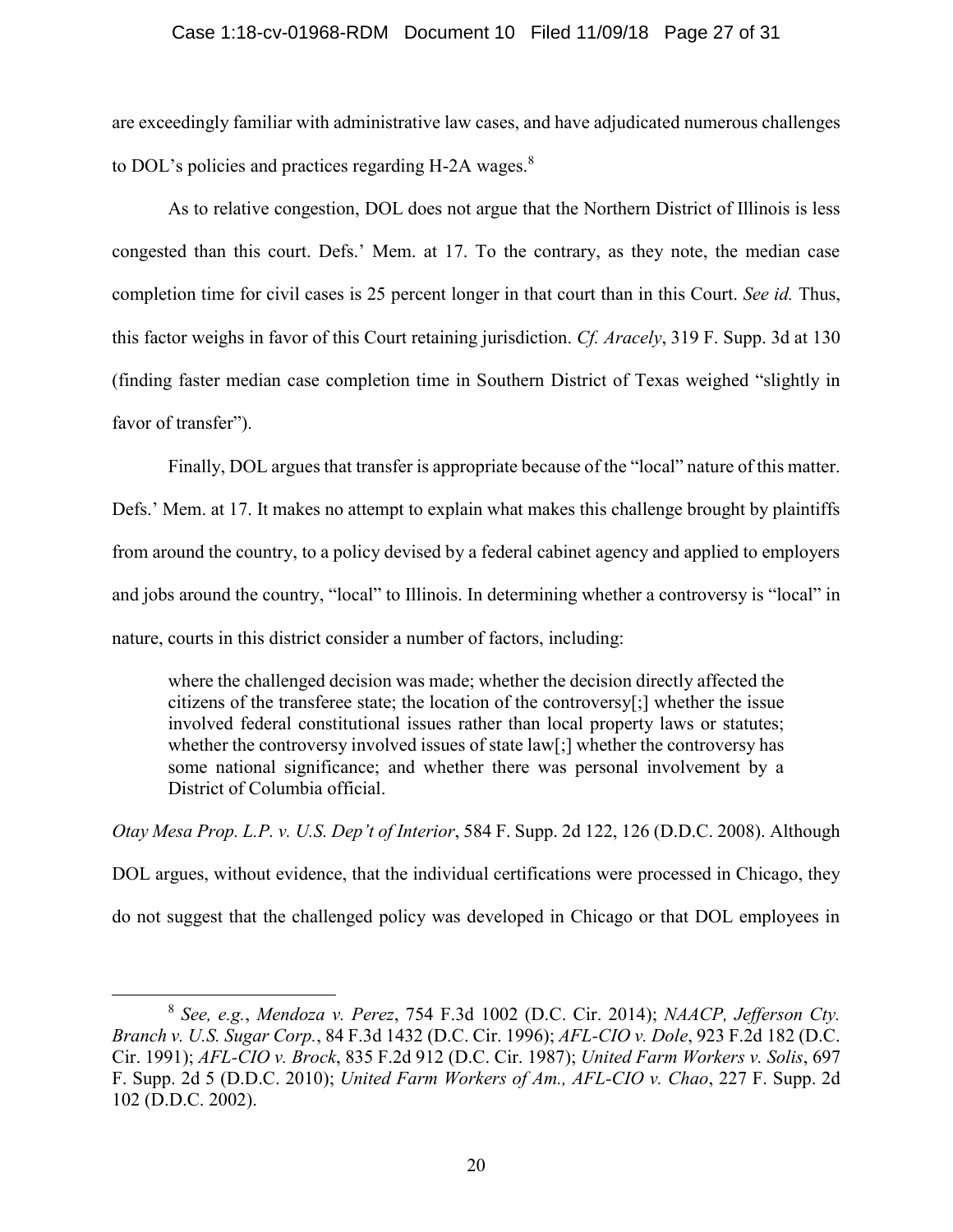### Case 1:18-cv-01968-RDM Document 10 Filed 11/09/18 Page 28 of 31

Chicago had any discretion in applying that policy. No plaintiff lives or works in Illinois; none of the challenged certifications involve work in Illinois or for Illinois-based employers. *See*  Compl.¶¶ 9-13, 31, 34, 37, 40, 43. No members of organizational plaintiff FLOC work or reside in the Northern District of Illinois. *See* Velasquez Decl.¶ 9. No Illinois property or other law is involved.

Defendants' argument that this case lacks "national significance" is bewildering. As in *Aracely*, the core of this case is a challenge to "an alleged national policy… which carries with it nationwide significance." 319 F. Supp. 3d at 131. Plaintiffs from around the country allege that DOL has taken, and continues to take, unlawful action that has the impact of artificially lowering wages for U.S. workers across the country. *See* Compl. ¶ 23 (citing 2010 DOL Rule discussing economic theory). In similar cases where a national policy was challenged, courts have routinely denied motions to transfer. *See, e.g.*, *Ctr. for Biological Diversity v. Ross*, 310 F. Supp. 3d 119, 128 (D.D.C. 2018); *Stewart v. Azar*, 308 F. Supp. 3d 239, 247 (D.D.C. 2018).

None of the cases DOL cites involve challenges to nationwide policies. *Sierra Club v. Flowers*, 276 F. Supp. 2d 62 (D.D.C. 2002), cited in Defs.' Mem. at 16, for example, concerned issuance of permits for mining in Florida's Everglades. DOL here, as in *Ravulapalli*, 773 F. Supp. 2d at 56, relies on "cases where the plaintiff is seeking to compel a local field office to adjudicate a pending application after unreasonable delay." *See* Defs.' Mem. at 16 n.4 (citing *Aftab v. Gonzalez*, 597 F. Supp. 2d 76 (D.D.C. 2009); *Al-Ahmed v. Chertoff*, 564 F. Supp. 2d 16 (D.D.C. 2008); and *Mohammi v. Scharfen*, 609 F. Supp. 2d 14 (D.D.C. 2009)). This case, in contrast, does not concern unreasonable delay or a specific pending adjudication. It involves no "localized" issue. Rather, "the outcome of this case will have no direct or unique impact upon the residents of [the Northern District of Illinois]," *Otay Mesa*, 584 F. Supp. 2d at 127, and cannot be described as a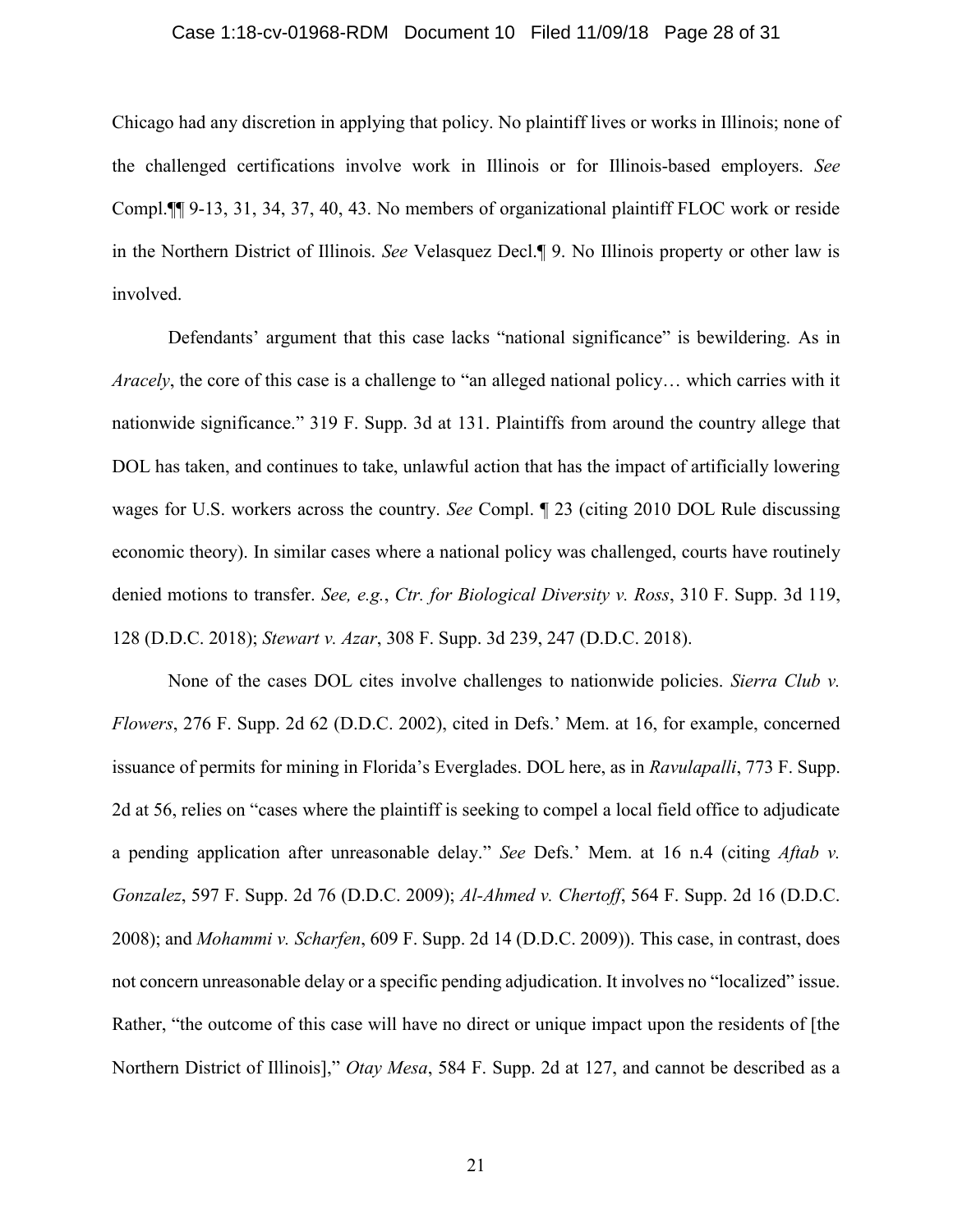### Case 1:18-cv-01968-RDM Document 10 Filed 11/09/18 Page 29 of 31

"local" controversy. *See Ravulapalli*, 773 F. Supp. 2d at 56 (no localized interest where plaintiffs challenge a national policy).

Because the public interest considerations, like the private interest considerations, weigh against transfer, the motion should be denied.

# **III. Hypothetical Future Rule Changes Do Not Warrant a Stay.**

Finally, DOL requests a stay "until the scope of DOL's rulemaking on the prevailing wage rate is better known," Defs.' Mem. at 2, which they believe will be true in six months. The request for a stay is essentially a retread of DOL's prudential ripeness argument and should be rejected for largely the same reasons.

Because any regulatory changes are completely hypothetical and years away, and because plaintiffs will continue to be harmed in the interim, a stay is inappropriate. *See, e.g.*, *Am. Hosp. Ass'n*, 2018 WL 5777397, at \*2 (declining to stay case pending outcome of rulemaking given lack of certainty of that outcome); *Fox Television Stations, Inc. v. FilmOn X LLC*, 150 F. Supp. 3d 1, 24 n.18 (D.D.C. 2015) (denying request to stay pending rulemaking where there was "no certainty" as to when the agency would act or as to whether there would be any relevant substantive change at all). Any future rulemakings cannot retroactively make what DOL has already done or will do in the coming months lawful.

As DOL notes, "the party seeking a stay must make out 'clear case of hardship or inequity in being required to go forward if there is even a fair possibility that the stay requested will work damage to someone else.'" Defs.' Mem. at 9 (quoting *Landis v. N. Am. Co.*, 299 U.S. 248, 254 (1936)). DOL cannot meet this standard. DOL continues to issue labor certifications under the challenged policy, and each certification causes harms to plaintiffs and other workers, as discussed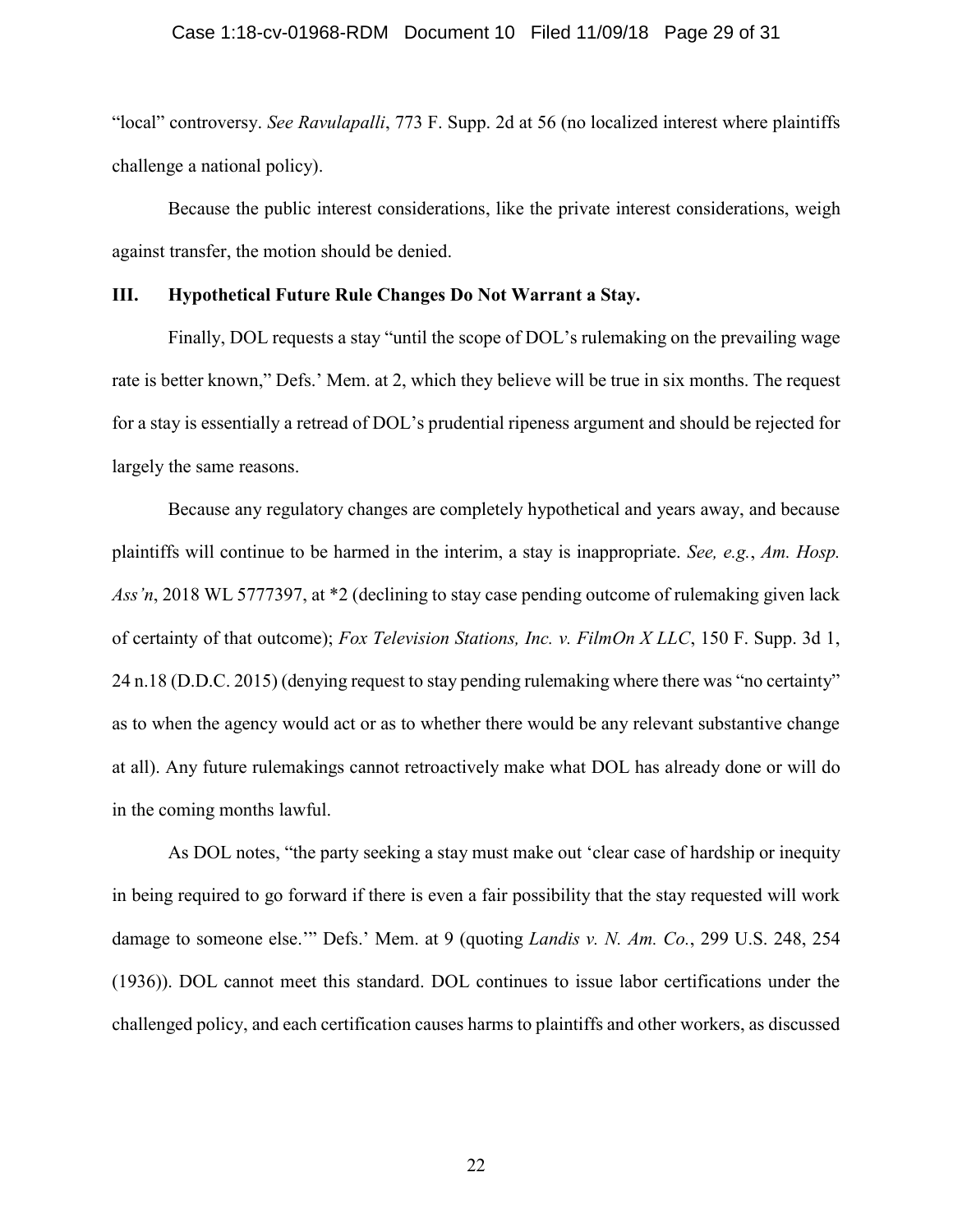# Case 1:18-cv-01968-RDM Document 10 Filed 11/09/18 Page 30 of 31

above. On the other hand, DOL has not made *any* showing that litigating now will cause it hardship or inequity.

Although DOL is correct that, hypothetically, at some point years down the road, it may adopt a regulatory change that could moot plaintiffs' claims, the same is true in dozens of APA cases. Future regulatory changes do not justify a stay of live claims where, for now, the changes "are merely hypothetical possibilities." *Am. Bar Ass'n v. FTC*, 636 F.3d 641, 647 (D.C. Cir. 2011). Even if DOL "view[s] them as likely possibilities," such future regulatory actions "are nothing more than possibilities regarding regulations and enforcement policies that do not presently exist." *Id*; *see also Alternatives Research & Dev. Found. v. Glickman*, 101 F. Supp. 2d 7, 15-16 (D.D.C. 2000) (denying motion to stay pending petition for rulemaking, because "[w]hile this action may become moot at some future point, there is no basis at this time for the Court to conclude that the matter should be stayed as premature").

Thus, the motion to stay should be denied. The Court should require the filing of an answer and the administrative record, so that the case may proceed to summary judgment briefing.

# **CONCLUSION**

<span id="page-29-0"></span>For the foregoing reasons, defendants' motion to dismiss, transfer, or stay should be denied in its entirety.

Respectfully submitted,

Gregory S. Schell Florida Bar No. 287199 SOUTHERN MIGRANT LEGAL SERVICES A Project of Texas RioGrande Legal Aid, Inc. 9851 Daphne Avenue Palm Beach Gardens, FL 33410-4734 (561) 627-2108 gschell@trla.org *Counsel for Plaintiff Garcia*

/s/ *Adam R. Pulver* Adam R. Pulver D.C. Bar No. 1020475 Michael T. Kirkpatrick D.C. Bar No. 486293 PUBLIC CITIZEN LITIGATION GROUP 1600 20th Street NW Washington, DC 20009 (202) 588-1000 apulver@citizen.org *Counsel for All Plaintiffs*